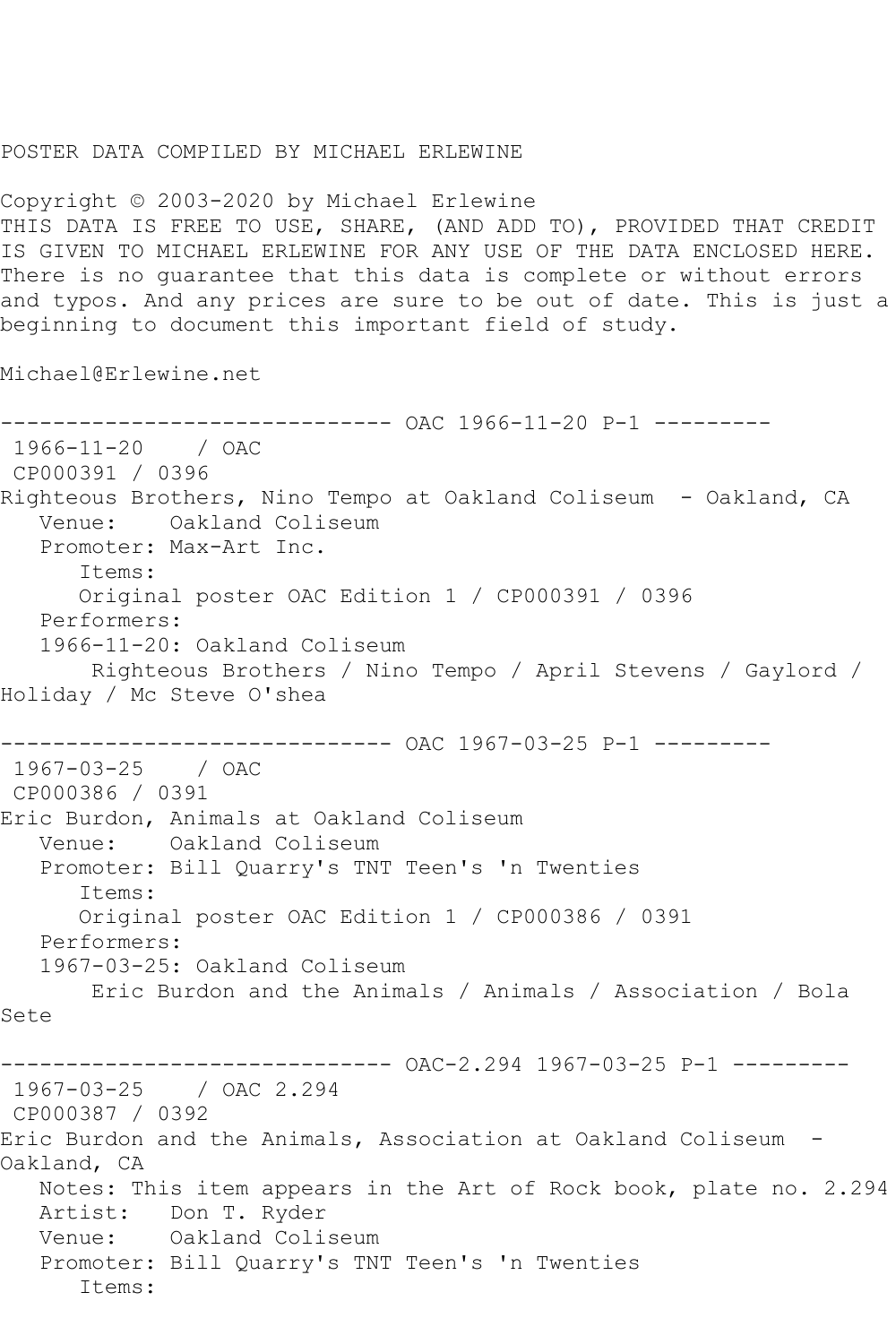Original poster OAC-2.294 / CP070029 AORPlate: 2.294 Original poster OAC-2.294 Edition 1 / CP000387 / 0392 AORPlate: 2.294 Handbill / AORPlate: 2.294 Price: 50.00 Performers: 1967-03-25: Oakland Coliseum Eric Burdon and the Animals / Association / Bola Sete / Harbinger Complex / Baytovens / Sly and the Family Stone ------------------------------ OAC 1967-03-25 P-1 --------- 1967-03-25 / OAC CP003013 / 2969 Eric Burdon and the Animals, Association at Oakland Coliseum - Oakland, CA Venue: Oakland Coliseum Promoter: Bill Quarry's TNT Teen's 'n Twenties Items: Original poster OAC Edition 1 / CP003013 / 2969 Performers: 1967-03-25: Oakland Coliseum Eric Burdon and the Animals / Association ------------------------------ 1967-03-25 P --------- 1967-03-25 / CP060317 / CP060317 Eric Burdon and the Animals, Association at Oakland Coliseum - Oakland, CA Artist: Don T. Ryder Venue: Oakland Coliseum Items: Original poster / CP060317 / CP060317 (17-3/8 x 23) Performers: 1967-03-25: Oakland Coliseum Eric Burdon and the Animals / Association / Bola Sete Trio / Harbinger Complex / Baytovens / Sly and the Family Stone ------------------------------ 1968-08-18 P --------- 1968-08-18 / CP060458 / CP060458 Smothers Brothers Comedy Hour or Two Venue: Oakland Coliseum Items: Original poster / CP060458 / CP060458 (14 x 22) Performers: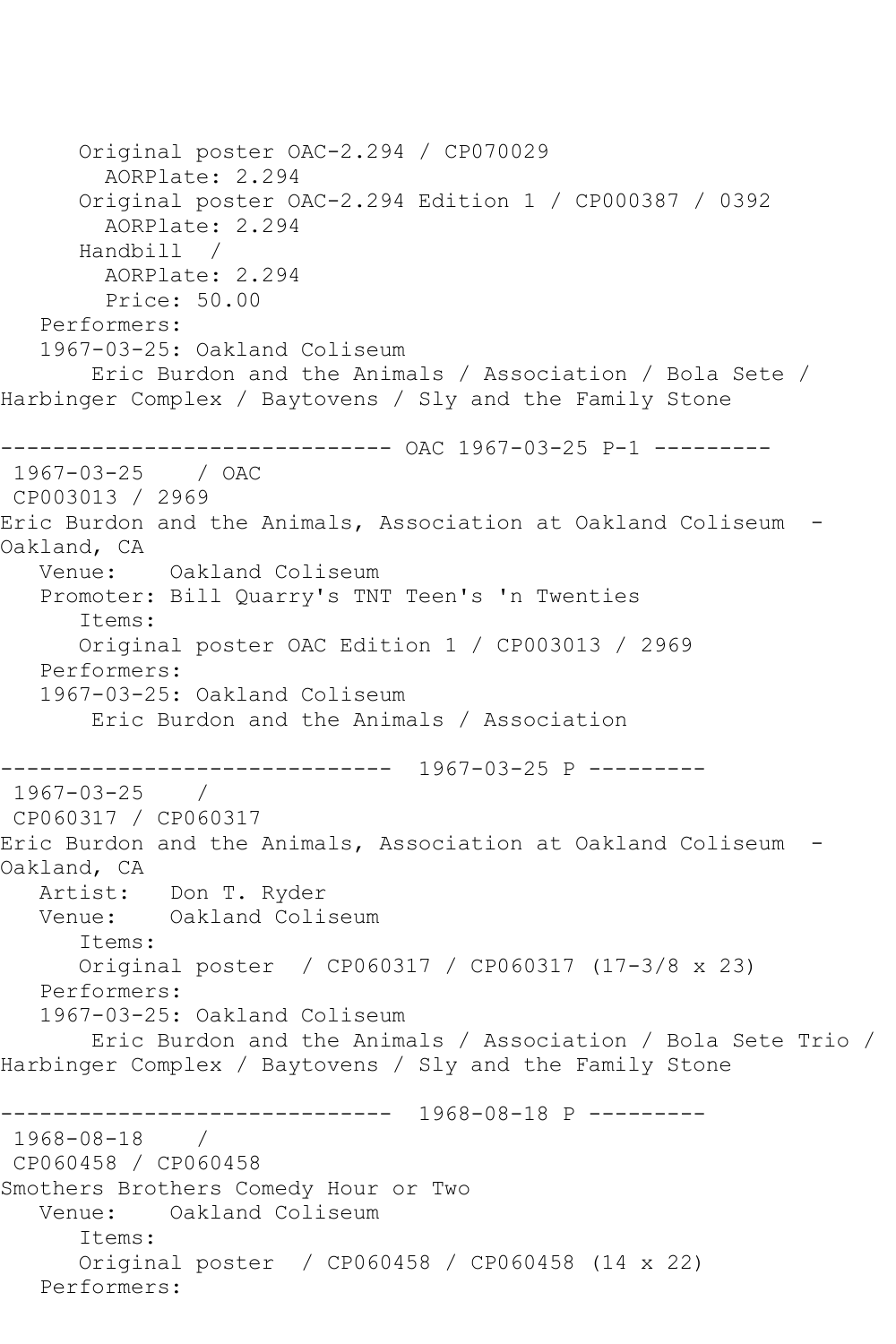```
 1968-08-18: Oakland Coliseum
        Tom and Dick Smothers / John Hartford / Pat Paulsen
------------------------------ WIN-BG-199 1969-11-06 P-1 ---------
1969-11-06 / WIN BG-199
CP007300 / CP02550
Led Zeppelin, Bonzo Dog Band at Winterland - San Francisco, CA
    Private Notes: BG-CD(A) BG-OP-1-Signed-Tuten
   Artist: Randy Tuten
   Venue: Winterland
    Promoter: Bill Graham Original Series
       Items:
       Original poster WIN-BG-199 Edition 1 / CP007300 / CP02550
         Description: 1 original, 1 reprint (14 x 22)
         Price: 1500.00
       Postcard WIN-BG-199 Edition 1 / CP007893 / CP03137
         Description: original, postal, double with BG200, 1 pirate 
(4-5/8 \times 7-1/8) Price: 150.00
   Performers:
    1969-11-06 1969-11-08:
    1969-11-09: Winterland
        Led Zeppelin / Bonzo Dog Band / Rahsaan Roland Kirk
    1969-11-09: Oakland Coliseum
        Rolling Stones
------------------------------ OAC-BG-201 1969-11-09 P-1 ---------
1969-11-09 / OAC BG-201
CP007302 / CP02552
Rolling Stones at Oakland Coliseum - Oakland, CA
   Private Notes: BG-CD(A) BG-OP-1-Signed-Tuten
  Artist: Randy Tuten<br>Venue: Oakland Col
           Oakland Coliseum
   Promoter: Bill Graham Original Series
       Items:
       Original poster OAC-BG-201 Edition 1 / CP007302 / CP02552
         Description: 1 original, 1 reprint (indistinguishable), 1 
pirate (14 x 21)
         Price: 600.00
       Original poster OAC-BG-201 Edition 2 / 
         Description: See Eric King's guide for complete details.
         Price: 300.00
       Postcard OAC-BG-201 Edition 1 / CP007895 / CP03139
         Description: 1 original (4-5/8 x 7-5/16)
         Price: 75.00
        OAC-BG-201 / CP002551 / 2525
        OAC-BG-201 / CP002645 / 2613
```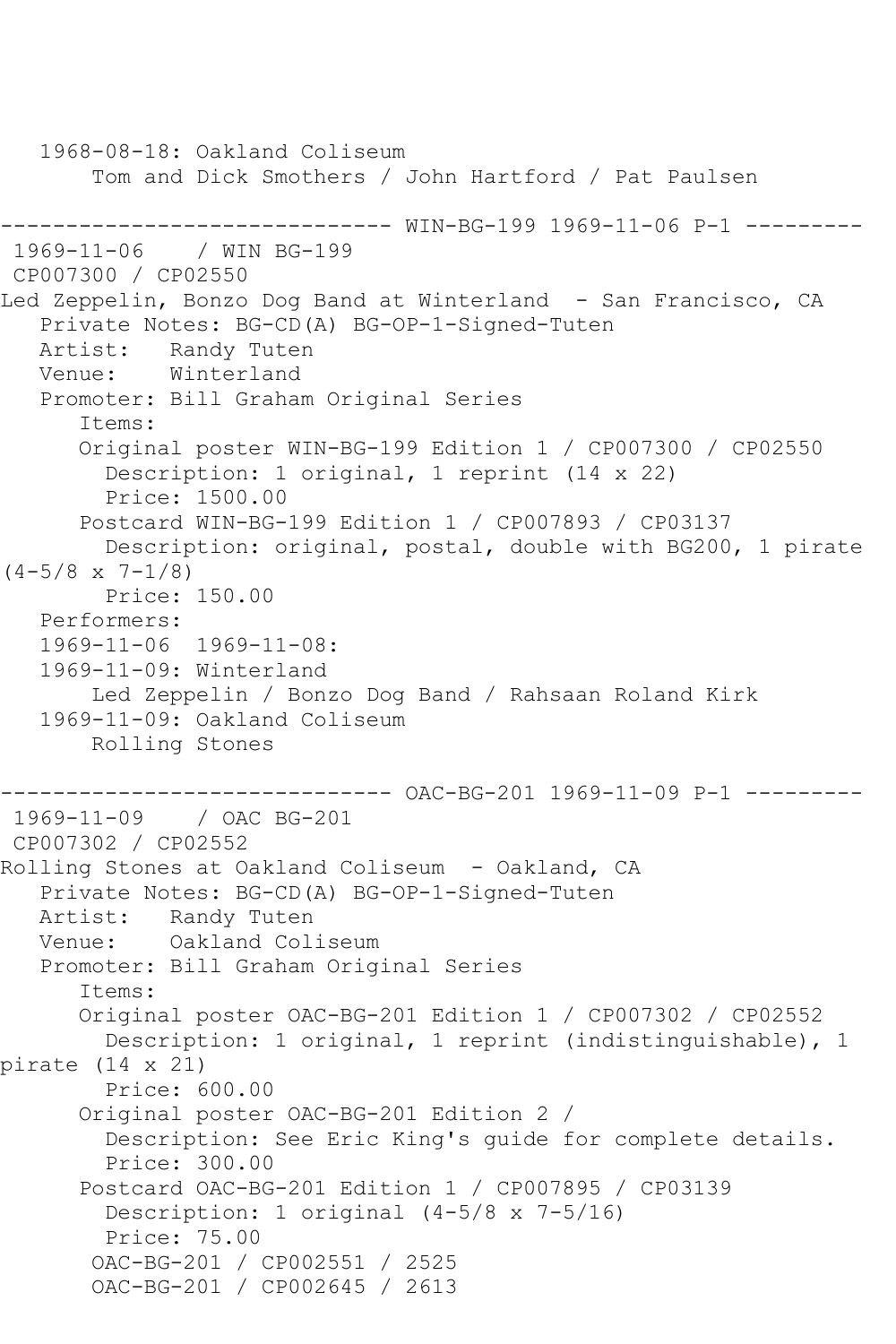OAC-BG-201 / CP015033 / ME0180 Performers: 1969-11-09: Oakland Coliseum Rolling Stones ------------------------------ OAC 1969-11-30 P-1 --------- 1969-11-30 / OAC CP002168 / 2159 Monkees at Oakland Coliseum - Oakland, CA Venue: Oakland Coliseum Promoter: Your Basic Music Company Items: Original poster OAC Edition 1 / CP002168 / 2159 Performers: 1969-11-30: Oakland Coliseum Monkees ------------------------------ FW-BG-246 1970-08-13 P-1 --------- 1970-08-13 / FW BG-246 CP005813 / CP01062 Commander Cody and his Lost Planet Airmen, Byrds at Fillmore West -San Francisco, CA Private Notes: BG-CD(A) BG-OP-1 Artist: David Singer Venue: Fillmore West Promoter: Bill Graham Original Series Items: Original poster FW-BG-246 Edition 1 / CP005813 / CP01062 Description: 1 original, double sized (28 x 21) Price: 1000.00 Postcard FW-BG-246 Edition 1 / CP007935 / CP03179 Description: 1 original, postal variations (7 x 9-1/4) Price: 125.00 Performers: 1970-08-13 70-08-16: Fillmore West Fillmore West Commander Cody and his Lost Planet Airmen / Byrds / Poco 1970-08-30: Fillmore West John Lee Hooker / Van Morrison 1970-09-02: Fillmore West Led Zeppelin 1970-08-20 1970-08-23: Fillmore West Albert King / Cold Blood / Mason Proffit 1970-08-24 70-08-26: Fillmore West Iron Butterfly / Pinera and Rhino / Aum / Black Oak Arkansas 1970-09-02: Oakland Coliseum Led Zeppelin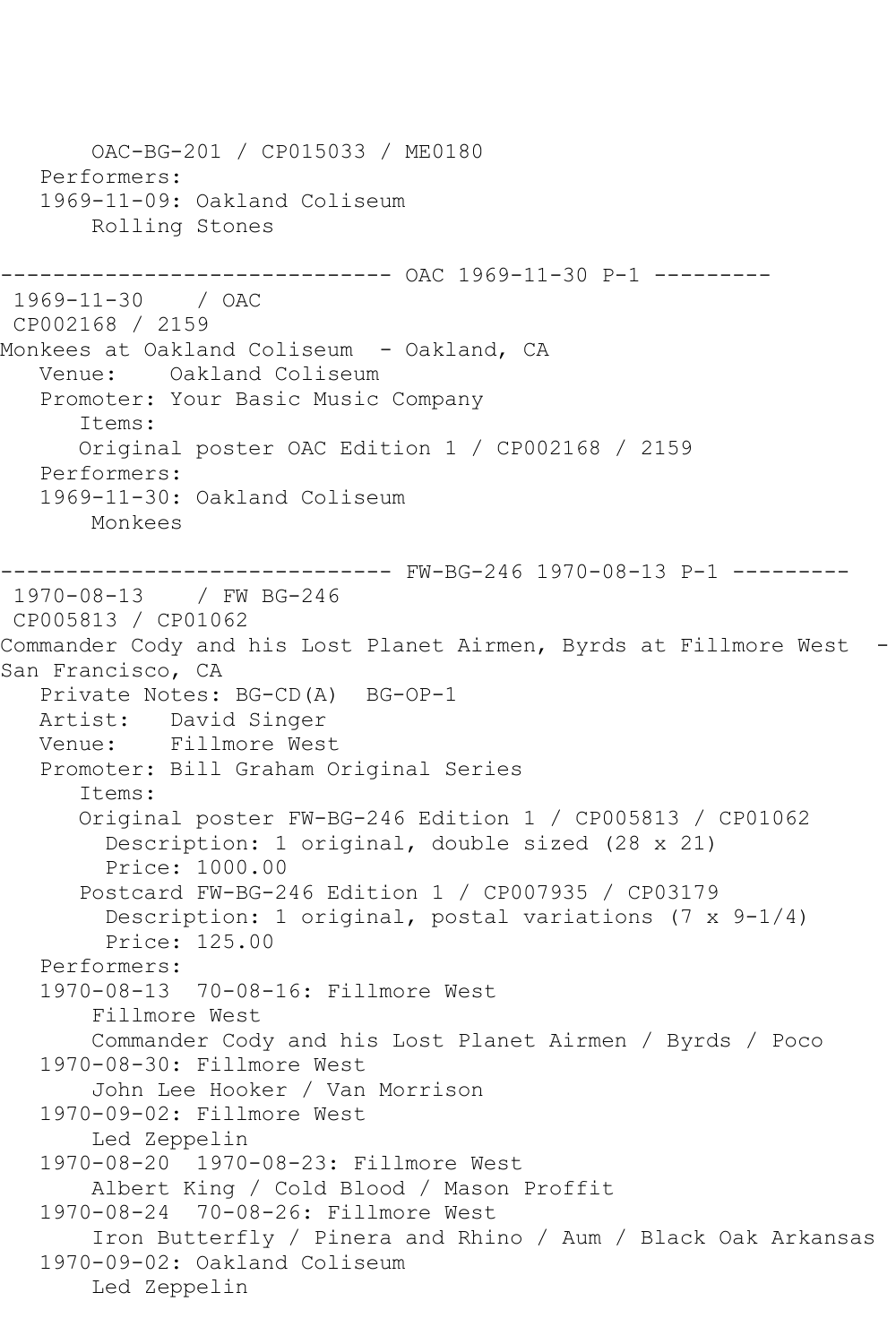------------------------------ BCT 1972-03,04 P --------- 1972-03,04 / BCT CP031372 / NM11322 America at Berkeley Community Theater - Berkeley, CA Artist: Randy Tuten<br>Venue: Berkelev Cor Berkeley Community Theater Items: Original poster BCT / CP031372 / NM11322 Performers: 1972-03,04: Berkeley Community Theater America ------------------------------ OAC 1972-05-16 P-1 --------- 1972-05-16 / OAC CP001413 / 1429 Al Green, Joe Simon at Oakland Coliseum - Oakland, CA Venue: Oakland Coliseum Items: Original poster OAC Edition 1 / CP001413 / 1429 (17 x 22) Performers: 1972-05-16: Oakland Coliseum Al Green / Joe Simon / Etta James / J.J. Malone / Litle Denise / L.C. Robinson / Harvey Mandel / Paul Lagos / Mc Jay Payton ------------------------------ OAC 1972-12-03 P --------- 1972-12-03 / OAC CP031405 / NM11355 Grand Funk Railroad, Freddie King at Oakland Coliseum - Oakland, CA Artist: Randy Tuten<br>Venue: Oakland Col Oakland Coliseum Items: Original poster OAC / CP031405 / NM11355 Performers: 1972-12-03: Oakland Coliseum Grand Funk Railroad / Freddie King ------------------------------ OAC-4.076 1976-01-31 P-1 --------- 1976-01-31 / OAC 4.076 CP001586 / 1607 Creedence Clearwater Revival, Booker T. and the Mg's at Oakland Coliseum Notes: This item appears in the Art of Rock book, plate no. 4.076 Venue: Oakland Coliseum Promoter: A/C Productions Items: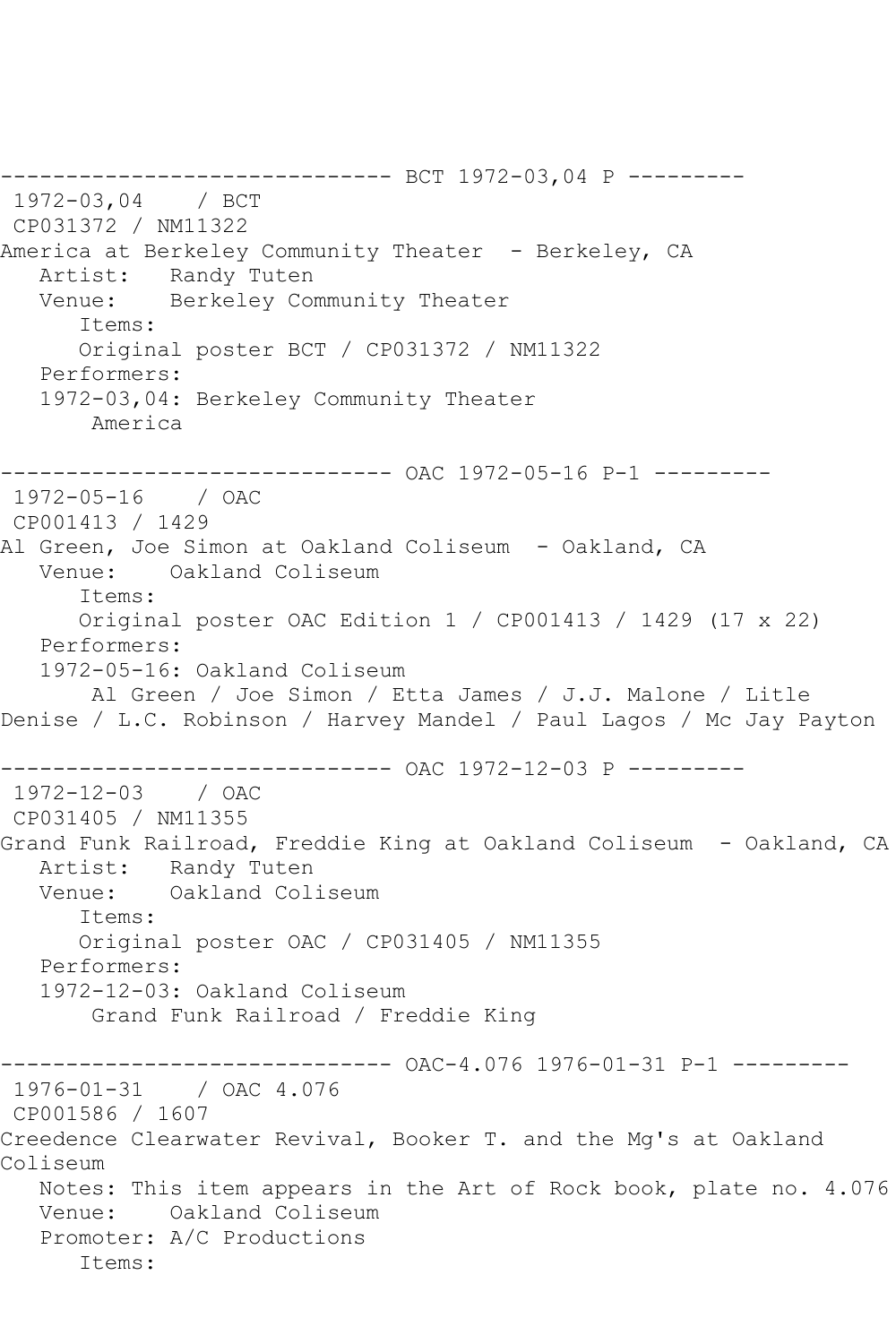Original poster OAC-4.076 Edition 1 / CP001586 / 1607 (14 x 22) AORPlate: 4.076 Performers: 1976-01-31: Oakland Coliseum Creedence Clearwater Revival / Booker T and the MG's ------------------------------ OAC 1976-08-18 P --------- 1976-08-18 / OAC CP031263 / NM11213 Jethro Tull, Elo at Oakland Coliseum - Oakland, CA Artist: Randy Tuten<br>Venue: Oakland Col Oakland Coliseum Items: Original poster OAC / CP031263 / NM11213 Performers: 1976-08-18: Oakland Coliseum Jethro Tull / Elo / Rory Gallagher ------------------------------ OAC-4.043 1976-10-09 P-1 --------- 1976-10-09 / OAC 4.043 CP009926 / CS05021 Who, Grateful Dead at Oakland Coliseum - Oakland, CA Notes: This item appears in the Art of Rock book, plate no. 4.043 Artist: Philip Garris<br>Venue: Oakland Colis Oakland Coliseum Promoter: Bill Graham Presents Items: Original poster OAC-4.043 Edition 1 / CP009926 / CS05021 (20- 11/16 x 28-1/2) AORPlate: 4.043 Price: 750.00 OAC-4.043 / CP001936 / 1959 AORPlate: 4.043 Performers: 1976-10-09: Oakland Coliseum Who / Grateful Dead ------------------------------ OAC 1976-10-09 P-1 --------- 1976-10-09 / OAC CP012867 / DVS010 Who, Grateful Dead at Oakland Coliseum - Oakland, CA Artist: David Singer Venue: Oakland Coliseum Items: Original poster OAC Edition 1 / CP012867 / DVS010 Performers: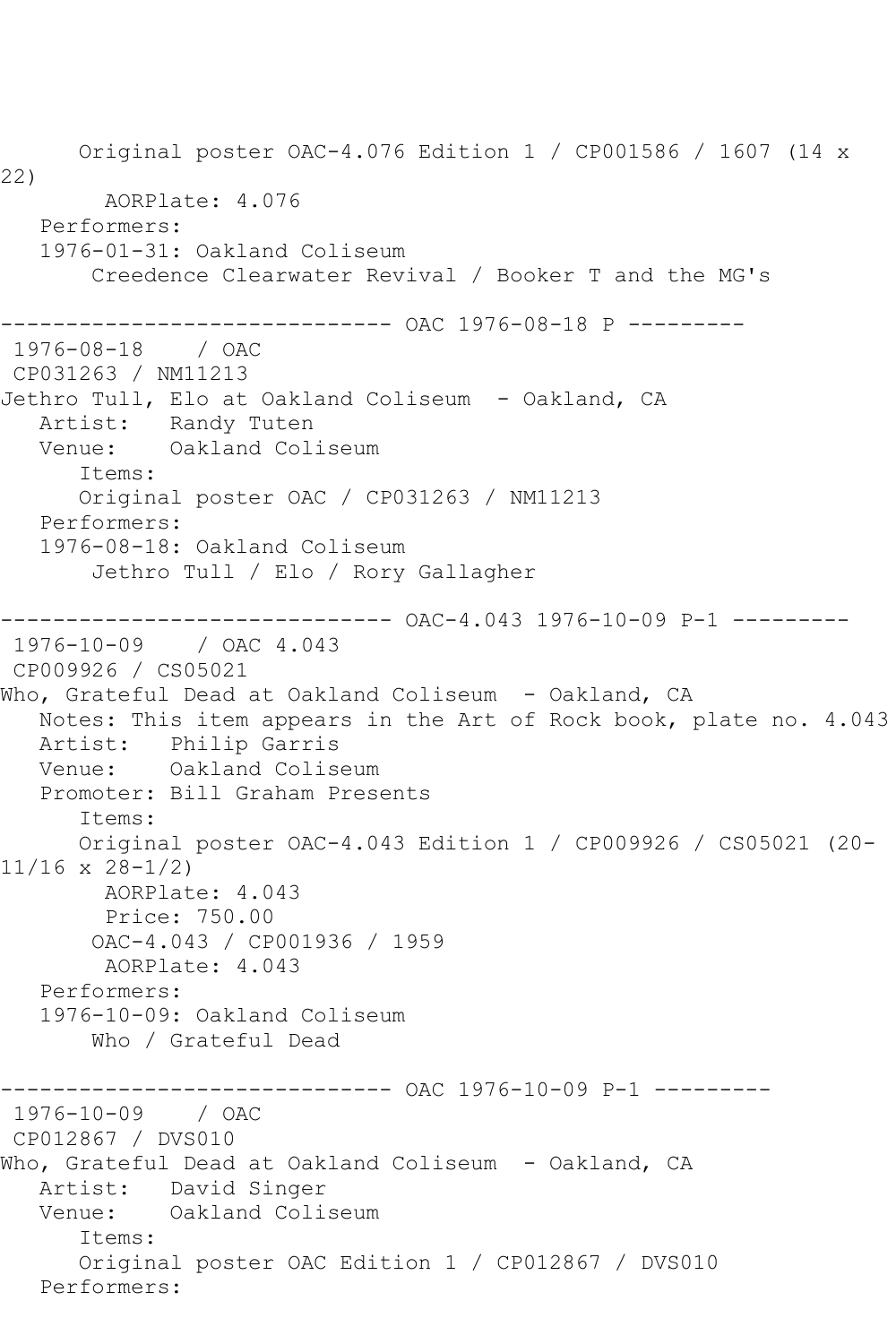1976-10-09 1976-10-10: Oakland Coliseum Who / Grateful Dead ------------------------------ 1976-12-31 P --------- 1976-12-31 / CP052298 / CP052298 Montrose, Earth Quake at Winterland - San Francisco, CA Benefit: New Year's Eve Artist: Randy Tuten Venue: Winterland Promoter: Bill Graham Presents Items: Original poster / CP052298 / CP052298 Performers: 1976-12-31: Winterland Montrose / Earth Quake / Yesterday and Today 1976-12-31: Cow Palace, Sacramento Grateful Dead / Carlos Santana / Sons of Champlin 1976-12-31: Oakland Coliseum Lynyrd Skynyrd / Journey / Stoneground 1976-12-311976-12-31: Berkeley Community Theater Tubes 1976-12-31: San Jose Center For the Performing Arts Tower of Power / Graham Central Station ------------------------------ OAC 1977-01-27 P-1 --------- 1977-01-27 / OAC CP015133 / ME0280 Jackson Browne, Graham Nash at Oakland Coliseum - Oakland, CA Artist: Randy Tuten Venue: Oakland Coliseum Promoter: Pacific Alliance Items: Original poster OAC Edition 1 / CP015133 / ME0280 OAC / CP020876 OAC / CP031211 / NM11161 Performers: 1977-01-27: Oakland Coliseum Jackson Browne / Graham Nash ----------- OAC 1977-05-07 P-1 ---------1977-05-07 / OAC CP009927 / CS05022 Fleetwood Mac at Oakland Coliseum - Oakland, CA Artist: Randy Tuten Venue: Oakland Coliseum Promoter: Bill Graham Presents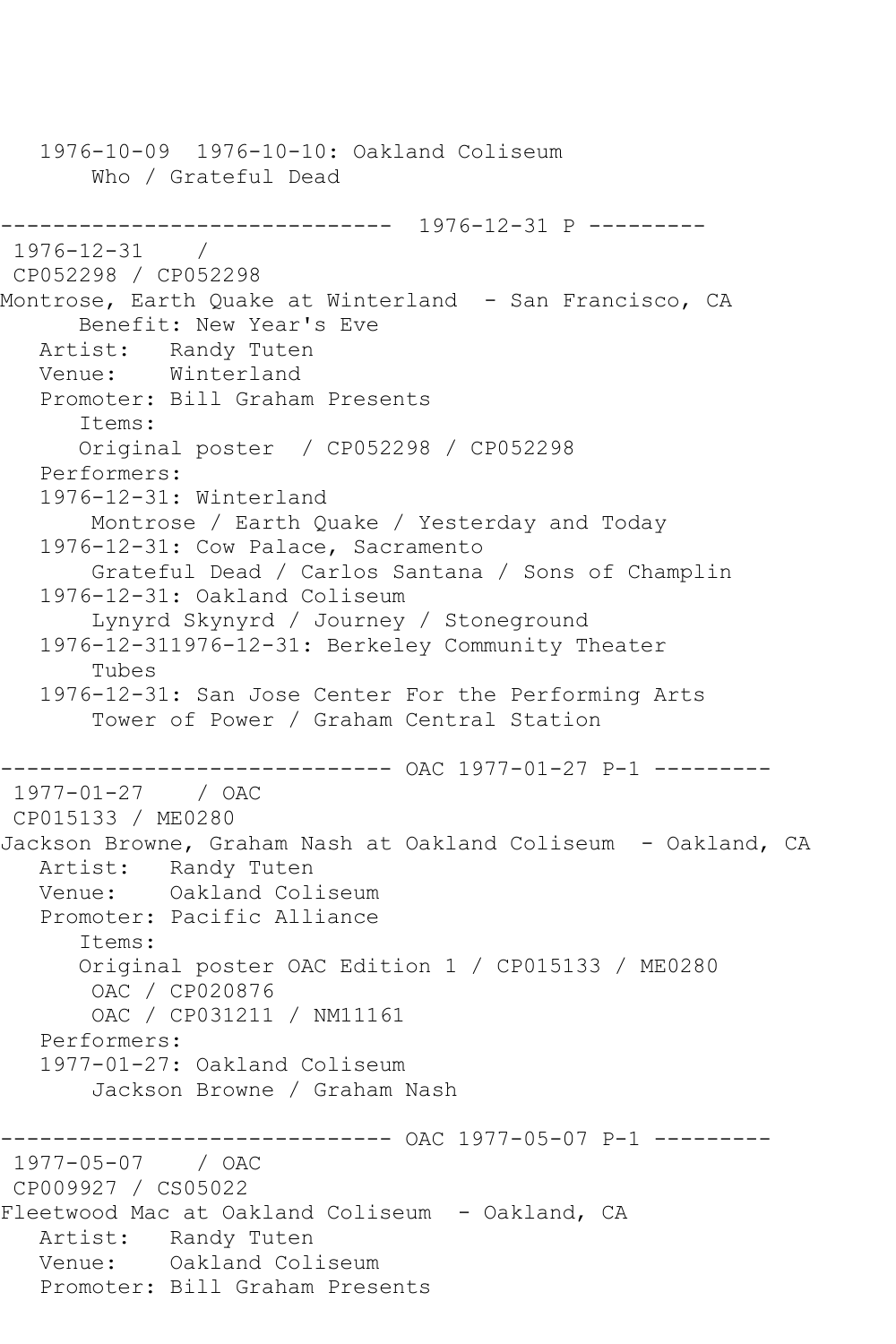Items: Original poster OAC Edition 1 / CP009927 / CS05022 (16-1/2 x 28) OAC / CP001276 / 1292 OAC / CP015041 / ME0188 Performers: 1977-05-07: Oakland Coliseum Fleetwood Mac ------------------------------ OAC-4.047 1977-05-09 P-1 --------- 1977-05-09 / OAC 4.047 CP009925 / CS05020 Pink Floyd at Oakland Coliseum - Oakland, CA Notes: This item appears in the Art of Rock book, plate no. 4.047 Artist: Randy Tuten Venue: Oakland Coliseum Promoter: Book: Art of Rock Items: Original poster OAC-4.047 Edition 1 / CP009925 / CS05020 (19-  $1/2 \times 28$  AORPlate: 4.047 Price: 400.00 Performers: 1977-05-09: Oakland Coliseum Pink Floyd ------------------------------ 1977-05-09 P --------- 1977-05-09 / CP061213 / CP061213 Pink Floyd at Oakland Coliseum [Oakland, CA] Notes: Proof sheet Artist: Randy Tuten Venue: Oakland Coliseum Promoter: Bill Graham Presents Items: Original poster (Printer's proof) / CP061213 / CP061213 (23 x 29-1/8) Notes: Proof Sheet Performers: 1977-05-09 1977-05-10: Oakland Coliseum Pink Floyd ------------- COW 1977-12-31 P ---------1977-12-31 / COW CP031241 / NM11191 1977 Bay Area Calendar Artist: Randy Tuten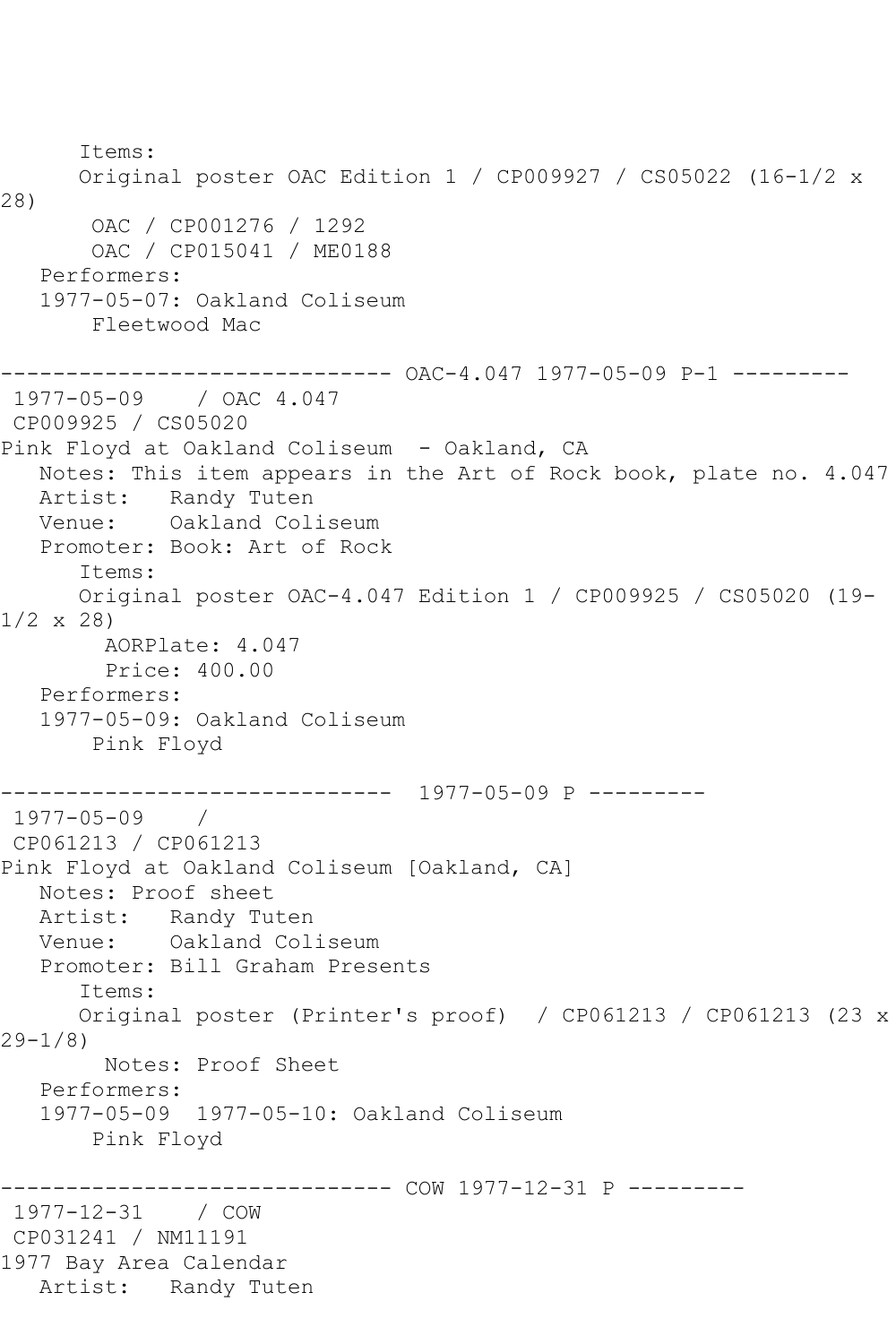Venue: Cow Palace, Sacramento Items: Original poster COW / CP031241 / NM11191 Performers: 1977-12-31: Cow Palace, Sacramento Oakland Coliseum Berkeley Community Theater Sacramento Memorial Auditorium Winterland Carlos Santana / Journey / Eddie Money / Heart / Sammy Hagar / Earth Quake / Tubes / Al Jarreau / Crusaders / Tower of Power / Lenny Williams / Beach Boys / Bonnie Raitt / John Lee Hooker ------------------------------ OAC 1978-02-10 P-1 --------- 1978-02-10 / OAC CP019412 / XF081 Eric Clapton and his Band, Player at Oakland Coliseum Venue: Oakland Coliseum Promoter: Bill Graham Presents Items: Original poster OAC Edition 1 / CP019412 / XF081 OAC / CP015040 / ME0187 Performers: 1978-02-10: Oakland Coliseum Eric Clapton / Player ------------------------------ WIN 1978-03-17 P --------- 1978-03-17 / WIN CP031245 / NM11195 Mahogany Rush, Wet Willie at Winterland - San Francisco, CA Artist: Randy Tuten<br>Venue: Winterland Winterland Items: Original poster WIN / CP031245 / NM11195 Performers: 1978-03-17: Winterland Mahogany Rush / Wet Willie 1978-04-14: Oakland Coliseum Genesis 1978-03-25: Winterland Bob Weir / Doucette 1978-04-05: Oakland Coliseum David Bowie 1978-04-08: Winterland Outlaws / Jay Ferguson 1978-04-14: Cow Palace, S.F. Foghat / Eddie Money / No Dice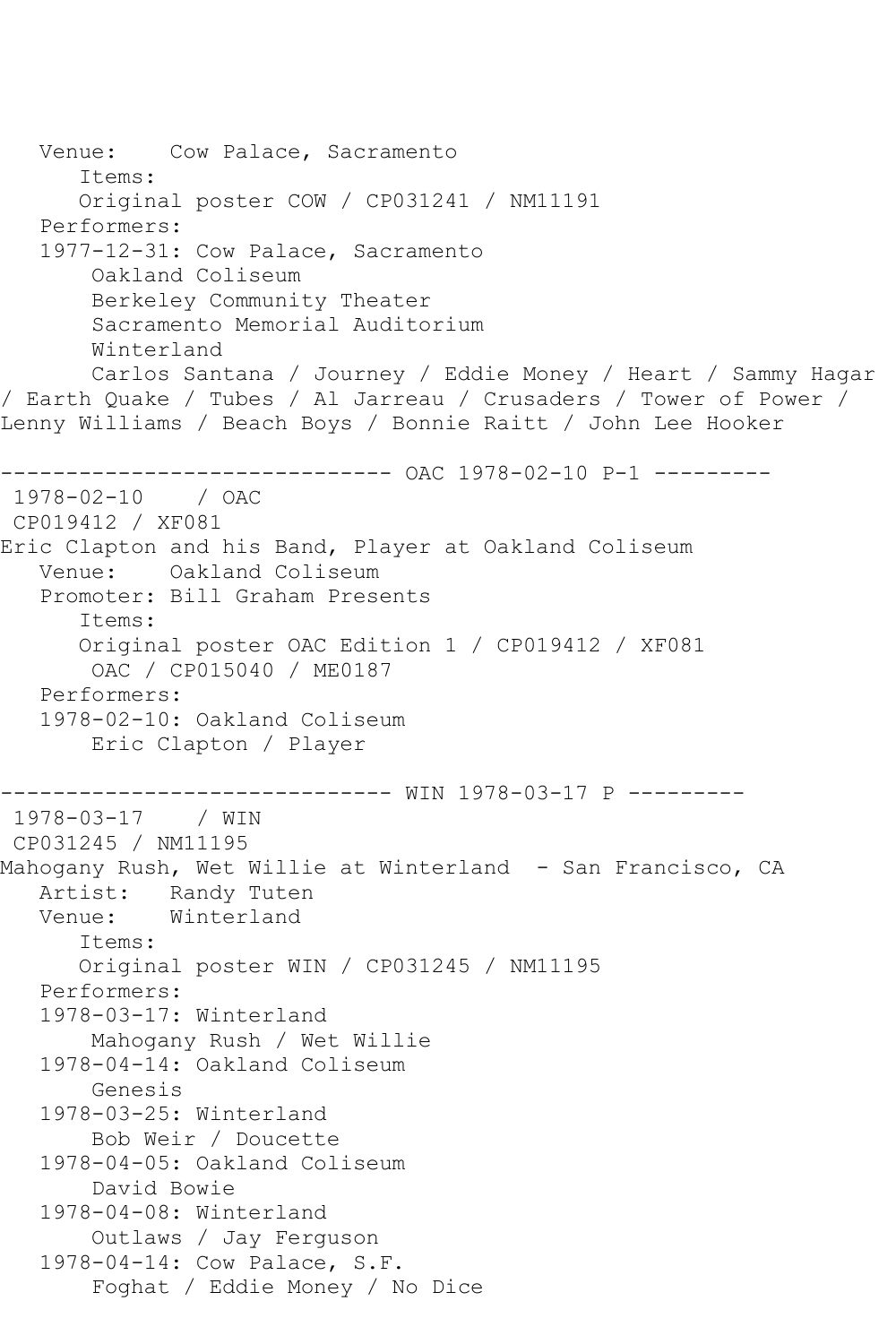```
------------------------------ OAC 1978-04-05 P-1 ---------
1978-04-05 / OAC 
CP015068 / ME0215
David Bowie at Oakland Coliseum - Oakland, CA
   Venue: Oakland Coliseum
   Promoter: Bill Graham Presents
       Items:
      Original poster OAC Edition 1 / CP015068 / ME0215
   Performers:
   1978-04-05: Oakland Coliseum
        David Bowie
------------------------------ 1978-04-05 P ---------
1978-04-05 / 
CP052300 / CP052300
David Bowie at Oakland Coliseum - Oakland, CA
   Artist: Randy Tuten
   Venue: Oakland Coliseum
       Items:
      Original poster / CP052300 / CP052300
   Performers:
   1978-04-05: Oakland Coliseum
       David Bowie
------------------------------ OAC 1978-06-18 P ---------
1978-06-18 / OAC 
CP031225 / NM11175
Bob Seger, Silver Bullet Band at Oakland Coliseum - Oakland, CA
   Artist: Randy Tuten
   Venue: Oakland Coliseum
       Items:
       Original poster OAC / CP031225 / NM11175
   Performers:
   1978-06-18: Oakland Coliseum
        Bob Seger / Silver Bullet Band
                    ------------------------------ OAC 1978-11-13 P ---------
1978-11-13 / OAC 
CP031215 / NM11165
Bob Dylan at Oakland Coliseum - Oakland, CA
   Artist: Randy Tuten
   Venue: Oakland Coliseum
       Items:
      Original poster OAC / CP031215 / NM11165
   Performers:
   1978-11-13: Oakland Coliseum
```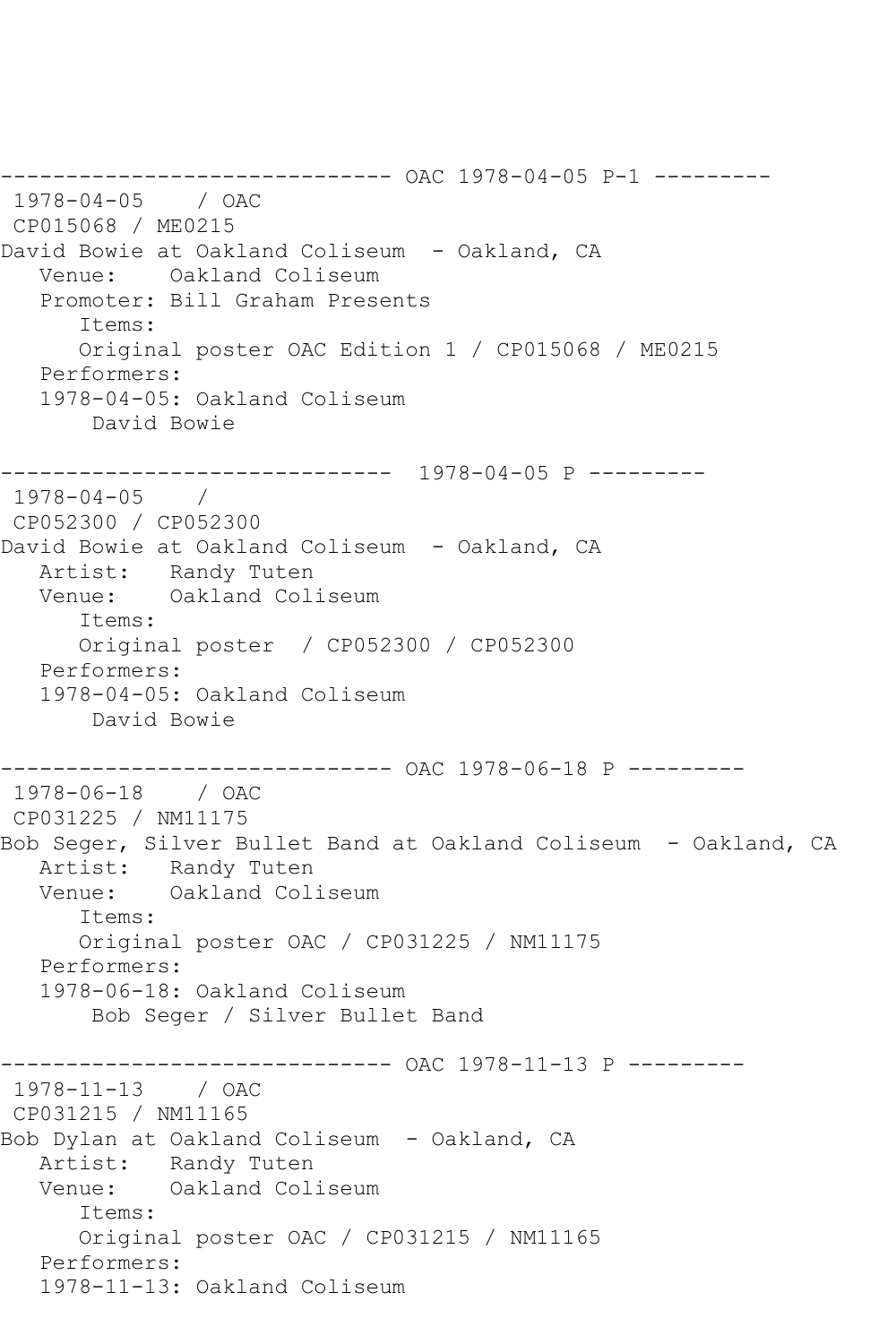Bob Dylan

---------------- OAC 1979-02-17 P ---------1979-02-17 / OAC CP031210 / NM11160 Grateful Dead at Oakland Coliseum - Oakland, CA Artist: Randy Tuten<br>Venue: Oakland Col Oakland Coliseum Items: Original poster OAC / CP031210 / NM11160 Performers: 1979-02-17: Oakland Coliseum Grateful Dead ------------------------------ SCMA 1979-12-14 P --------- 1979-12-14 / SCMA CP031198 / NM11148 Pablo Cruise, Karla Bonoff at Sacramento Memorial Auditorium - Sacramento, CA Artist: Randy Tuten Venue: Sacramento Memorial Auditorium Items: Original poster SCMA / CP031198 / NM11148 Performers: 1979-12-14: Sacramento Memorial Auditorium 1979-12-15: Warfield Theater Pablo Cruise / Karla Bonoff / Steve Forbert 1979-12-26 1979-12-28: Grateful Dead 1979-12-27: Marin Veterans Auditorium Pablo Cruise 1979-12-28: Berkeley Community Theater Devo 1979-12-29 1979-12-31: Paramount Theater, Oakland Pablo Cruise 1979-12-30: Oakland Auditorium Grateful Dead 1979-12-31: Paramount Theater, Oakland Pablo Cruise 1979-12-31: Oakland Auditorium Grateful Dead 1979-12-31: Oakland Coliseum Tom Petty 1979-12-31: Cow Palace, S.F. Blue Oyster Cult / Gamma / Ronnie Montrose 1979-12-27: Oakland Coliseum Moon Martin / Cheap Trick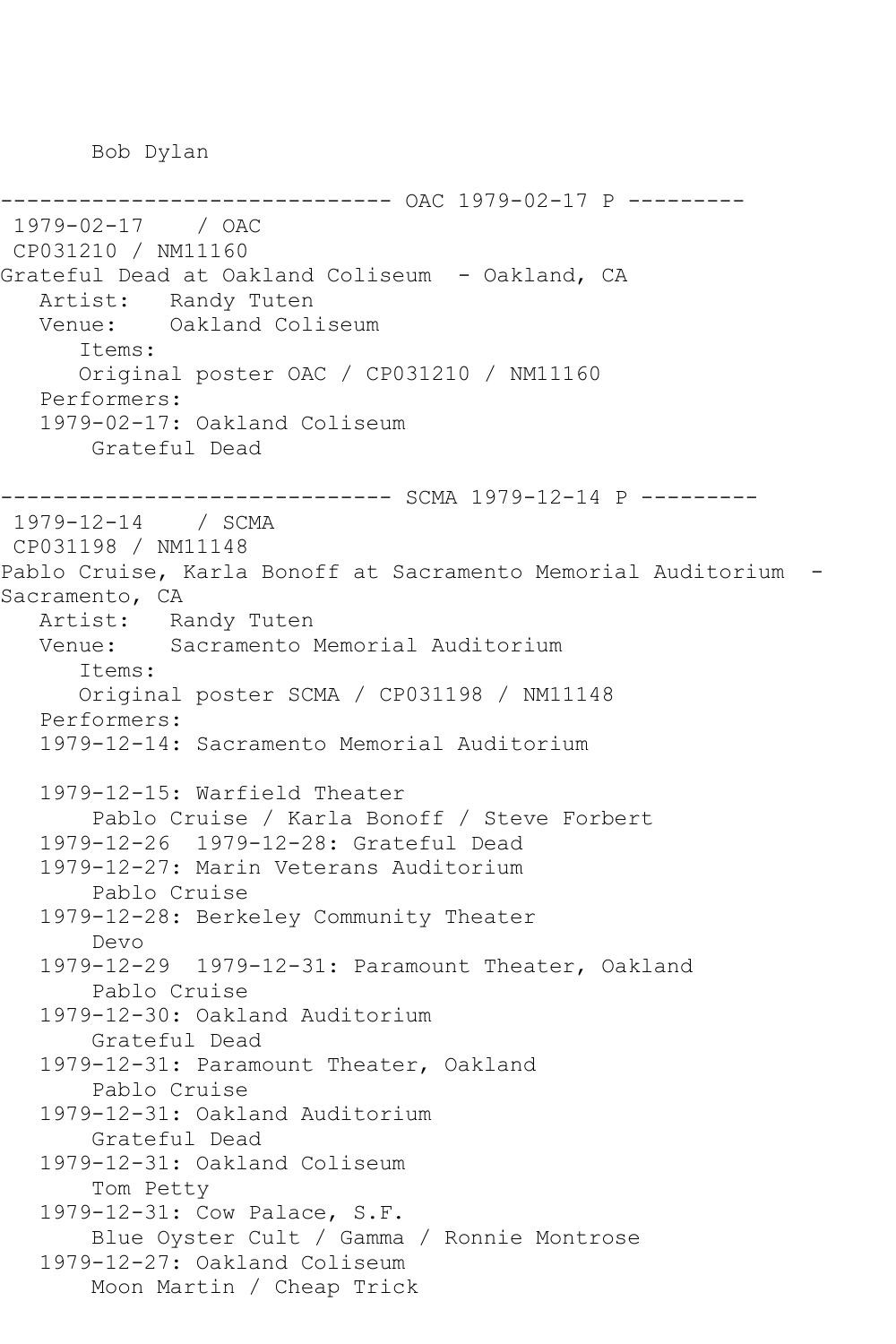------------------------------ OAC 1980-10-13 P-1 --------- 1980-10-13 / OAC CP000381 / 0386 Grateful Dead at Oakland Coliseum - Oakland, CA Benefit: C.E.D. Event: Benefit Concert for C.E.D. Artist: F. Nutzle Venue: Oakland Coliseum Items: Original poster OAC Edition 1 / CP000381 / 0386 Performers: 1980-10-13: Oakland Coliseum Grateful Dead ------------------------------ ARC-BGP-007 1987-02-27 P-1 --------- 1987-02-27 / ARC BGP-007 CP006493 / CP01743 Iggy Pop, Pretenders at Arco Arena - Sacramento, CA Private Notes: BGP-007 Artist: Heirographics (Arlene Owseichik) - Art Director Venue: Arco Arena Promoter: Bill Graham Presents BGP Items: Original poster ARC-BGP-007 Edition 1 / CP006493 / CP01743  $(13-1/2 \times 18-1/4)$  Price: 126.00 Performers: 1987-02-27: Arco Arena Iggy Pop / Pretenders 1987-02-28: Oakland Coliseum Pretenders / Iggy Pop ------------------------------ PCL-PCL-007-B 1987-12-31 P-1 -------- - 1987-12-31 / PCL PCL-007-B CP009268 / CP06436 Grateful Dead, New Year's Ever at Oakland Coliseum - Oakland, CA Private Notes: \* Artist: Hugh Brown Venue: Oakland Coliseum Promoter: Art Rock PCL Series Items: Original poster PCL-PCL-007-B / CP009929 / CS05024 Original poster PCL-PCL-007-B Edition 1 / CP009268 / CP06436 Price: 50.00 Performers: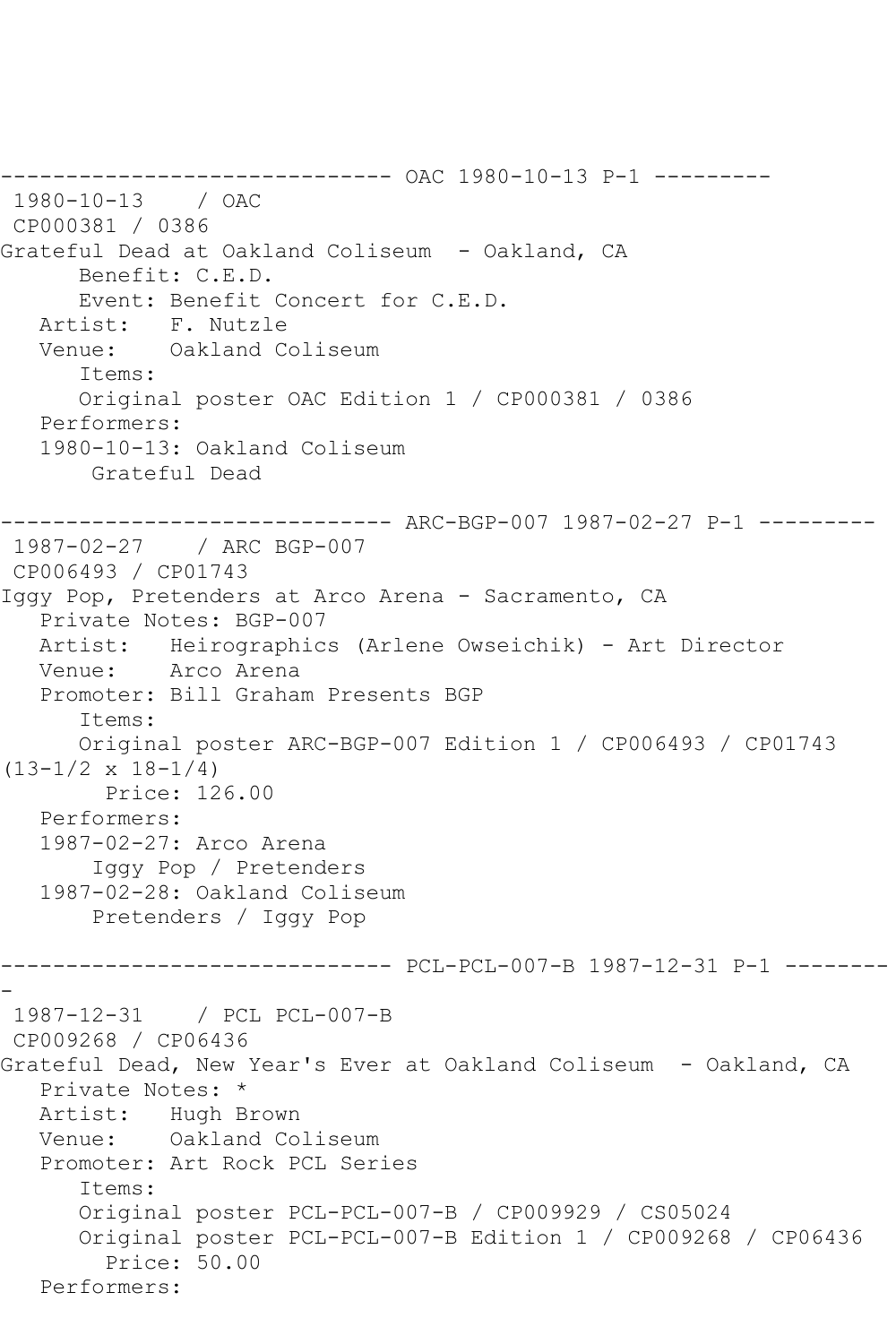```
 1987-12-31: Oakland Coliseum
        Set: PCL
       Grateful Dead / New Year's Ever
------------------------------ OAC-BGP-027 1988-11-10 P-1 ---------
1988-11-10 / OAC BGP-027
CP006514 / CP01764
Prince at Oakland Coliseum - Oakland, CA
   Private Notes: BGP-027
   Artist: Carson-Morris Studios
   Venue: Oakland Coliseum
   Promoter: Bill Graham Presents BGP
      Items:
      Original poster OAC-BGP-027 Edition 1 / CP006514 / CP01764 (13 
x 19-1/4)
        Price: 53.00
   Performers:
   1988-11-10 1988-11-11: Oakland Coliseum
       Prince
------------------------------ OAC-BGP-031 1988-12-31 P-1 ---------
1988-12-31 / OAC BGP-031
CP006518 / CP01768
Grateful Dead, Peter Apfelbaum at Oakland Coliseum - Oakland, CA
   Private Notes: BGP-031
   Artist: Peter Barsotti - Art Direction
   Venue: Oakland Coliseum
   Promoter: Bill Graham Presents BGP
      Items:
      Original poster OAC-BGP-031 Edition 1 / CP006518 / CP01768 (13 
x 19-1/4)
        Price: 105.00
   Performers:
   1988-12-31: Oakland Coliseum
       Grateful Dead / Peter Apfelbaum / Hieroglyphics Ensemble / 
Tom Tom Club
                   ----------- OAC 1988-12-31 P ----------
1988-12-31 / OAC 
CP010311 / CS05888
Grateful Dead at Oakland Coliseum - Oakland, CA
   Artist: Gary Grimshaw
   Venue: Oakland Coliseum
      Items:
      Original poster OAC / CP010311 / CS05888
   Performers:
   1988-12-31: Oakland Coliseum
```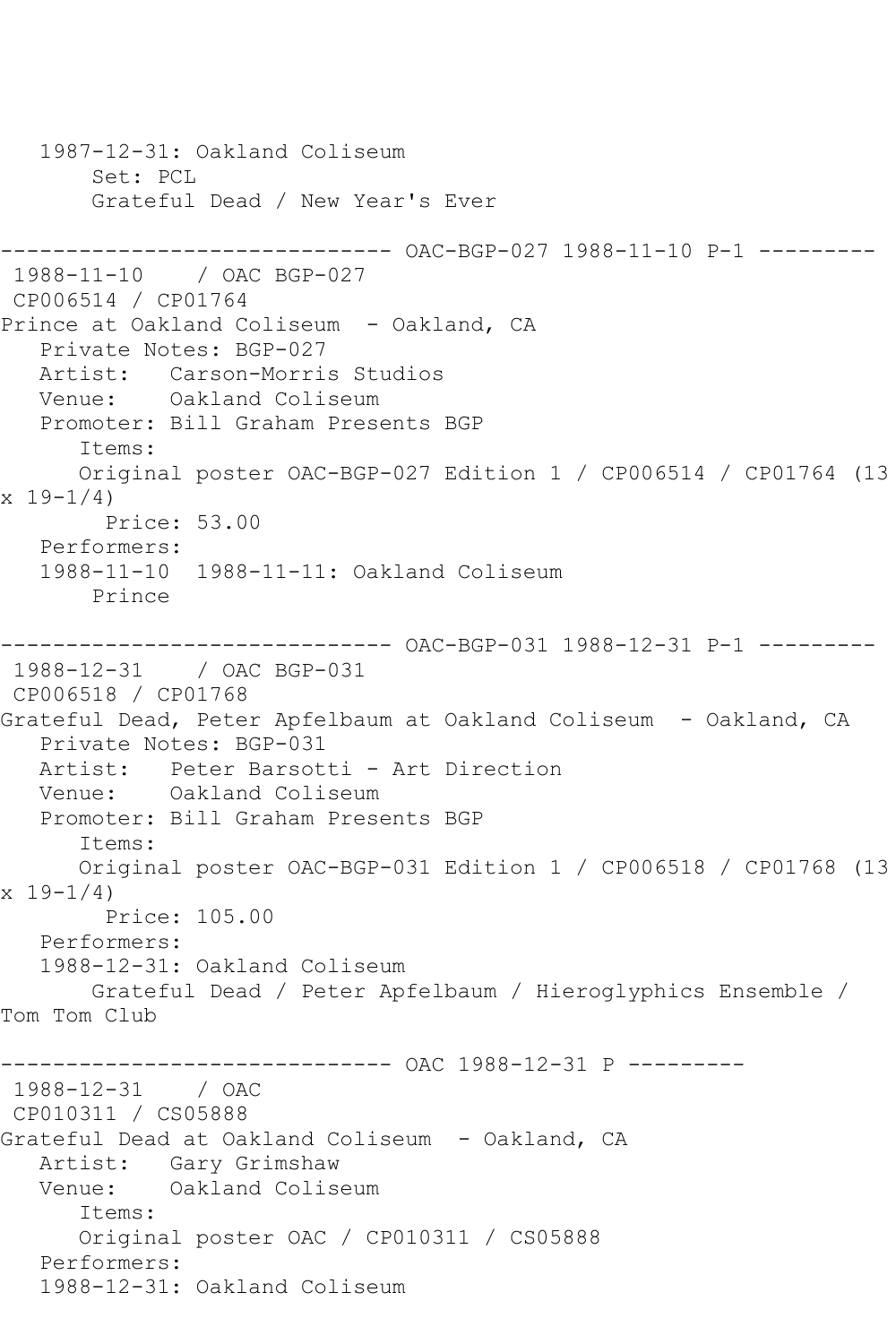Grateful Dead

```
----------- OAC 1988-12-31 P-1 ---------
1988-12-31 / OAC 
CP010312 / CS05889
Grateful Dead at Oakland Coliseum - Oakland, CA
   Artist: Gary Grimshaw
   Venue: Oakland Coliseum
       Items:
       Original poster (Original artwork) OAC Edition 1 / CP010312 / 
CS05889 (8-1/2 x 11)
   Performers:
   1988-12-31: Oakland Coliseum
        Grateful Dead
------------------------------ OAC 1988-12-31 P-1 ---------
1988-12-31 / OAC
CP010313 / CS05890
Grateful Dead at Oakland Coliseum - Oakland, CA
  Artist: Gary Grimshaw<br>Venue: Oakland Colise
            Oakland Coliseum
       Items:
       Original poster (Original artwork) OAC Edition 1 / CP010313 / 
CS05890 (8-1/2 x 11)
   Performers:
    1988-12-31: Oakland Coliseum
        Grateful Dead
                  ------------- OAC 1988-12-31 P-1 ---------
1988-12-31 / OAC 
CP010319 / CS05896
Grateful Dead at Oakland Coliseum - Oakland, CA
  Artist: Gary Grimshaw<br>Venue: Oakland Colise
            Oakland Coliseum
       Items:
       Original poster (Original artwork) OAC Edition 1 / CP010319 / 
CS05896 (8-1/2 x 11)
   Performers:
    1988-12-31: Oakland Coliseum
        Grateful Dead
------------------------------ 1988-12-31 P ---------
1988-12-31 / 
CP060794
Grateful Dead at Oakland Coliseum - Oakland, CA
       Benefit: New Year's Eve / Number 3
   Artist: Gary Grimshaw
```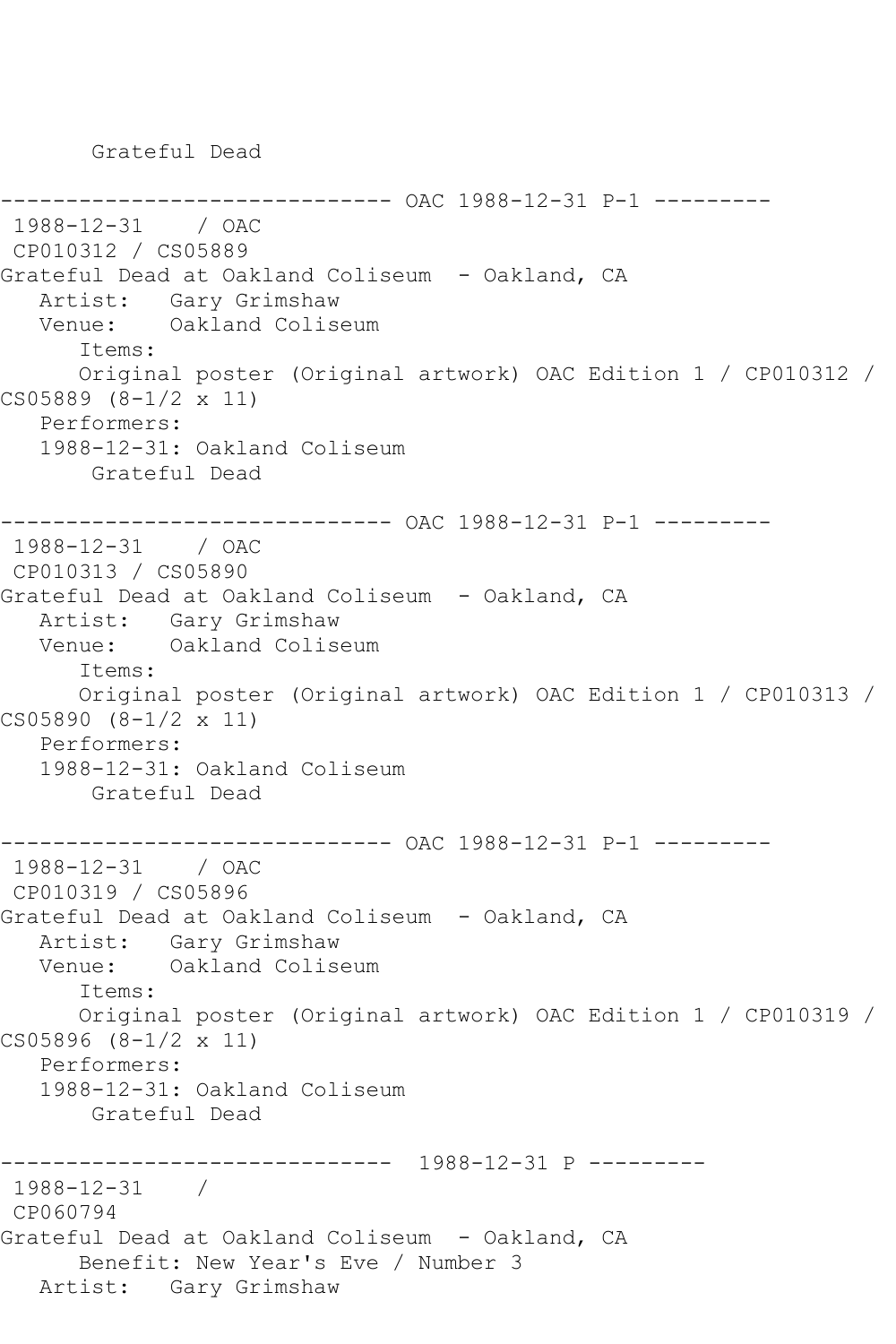Venue: Oakland Coliseum Items: Original poster / CP060794 / CP060794 (8-1/4 x 11) Performers: 1988-12-31: Oakland Coliseum Grateful Dead ------------------------------ 1988-12-31 P --------- 1988-12-31 / CP060795 Grateful Dead at Oakland Coliseum - Oakland, CA Benefit: New Year's Eve / Number 2 Artist: Gary Grimshaw Venue: Oakland Coliseum Items: Original poster / CP060795 / CP060795 (8-1/4 x 11) Performers: 1988-12-31: Oakland Coliseum Grateful Dead ------------------------------ 1988-12-31 P --------- 1988-12-31 / CP060796 Grateful Dead at Oakland Coliseum - Oakland, CA Benefit: New Year's Eve / Number 1 Artist: Gary Grimshaw Venue: Oakland Coliseum Items: Original poster / CP060796 / CP060796 (8-1/4 x 11) Performers: 1988-12-31: Oakland Coliseum Grateful Dead ------------------------------ 1988-12-31 P --------- 1988-12-31 / CP060899 / CP060899 Grateful Dead at Oakland Coliseum - Oakland, CA Benefit: New Year's Eve Artist: Gary Grimshaw<br>Venue: Oakland Colis Oakland Coliseum Items: Original poster / CP060899 / CP060899 (8-1/4 x 11) Performers: 1988-12-31: Oakland Coliseum Grateful Dead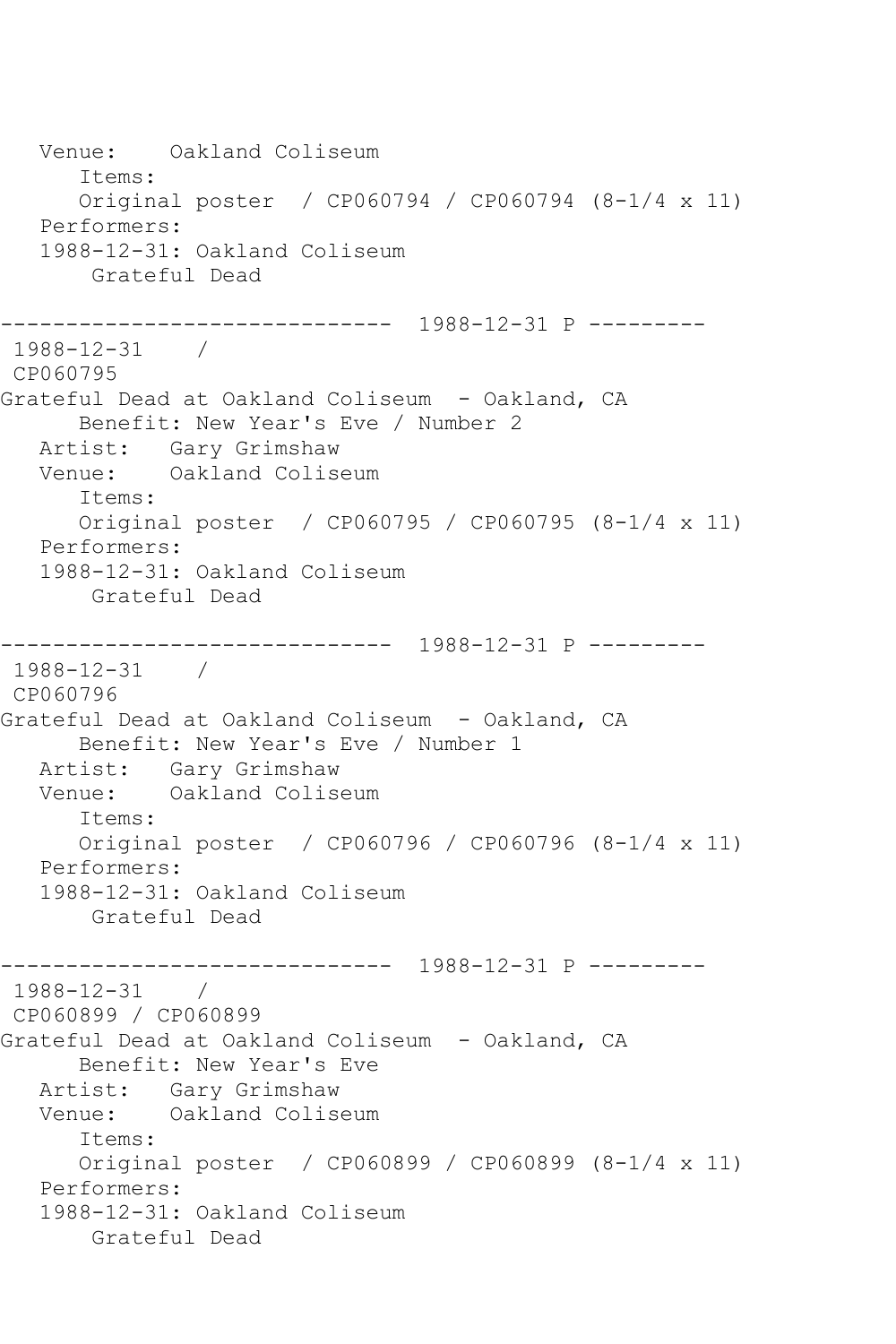```
------------------------------ OAC-BGP-033-A 1989-09-09 P-1 --------
-
1989-09-09 / OAC BGP-033-A
CP006519 / CP01769
Cure, Shelleyan Orphan at Oakland Coliseum - Oakland, CA
   Private Notes: BGP-033-A
   Artist: Arlene Owseichik -- Art Director
   Venue: Oakland Coliseum
   Promoter: Bill Graham Presents BGP
       Items:
      Original poster OAC-BGP-033-A Edition 1 / CP006519 / CP01769 
(13 \times 19 - 1/4) Price: 79.00
   Performers:
   1989-09-09: Oakland Coliseum
        Cure / Shelleyan Orphan
   1989-09-10: Shoreline Amphitheater, Mountain View
        Cure / Shelleyan Orphan
       ------------------------------ OAC-BGP-039-A 1990-01-13 P-1 --------
-
1990-01-13 / OAC BGP-039-A
CP006521 / CP01771
Paul Simon at Oakland Coliseum - Oakland, CA
   Private Notes: BGP-039-A
   Artist: Arlene Owseichick -- Artist
   Venue: Oakland Coliseum
   Promoter: Bill Graham Presents BGP
       Items:
      Original poster OAC-BGP-039-A Edition 1 / CP006521 / CP01771 
(13 \times 19 - 1/4) Price: 105.00
   Performers:
   1990-01-13: Oakland Coliseum
        Paul Simon
------------------------------ OAC-BGP-038 1990-12-31 P-1 ---------
1990-12-31 / OAC BGP-038
CP006522 / CP01772
Grateful Dead, Branford Marsalis at Oakland Coliseum - Oakland, CA
   Private Notes: BGP-038
      Event: New Year's Eve
   Artist: Peter Barsotti - Art Direction
   Venue: Oakland Coliseum
   Promoter: Bill Graham Presents BGP
       Items:
```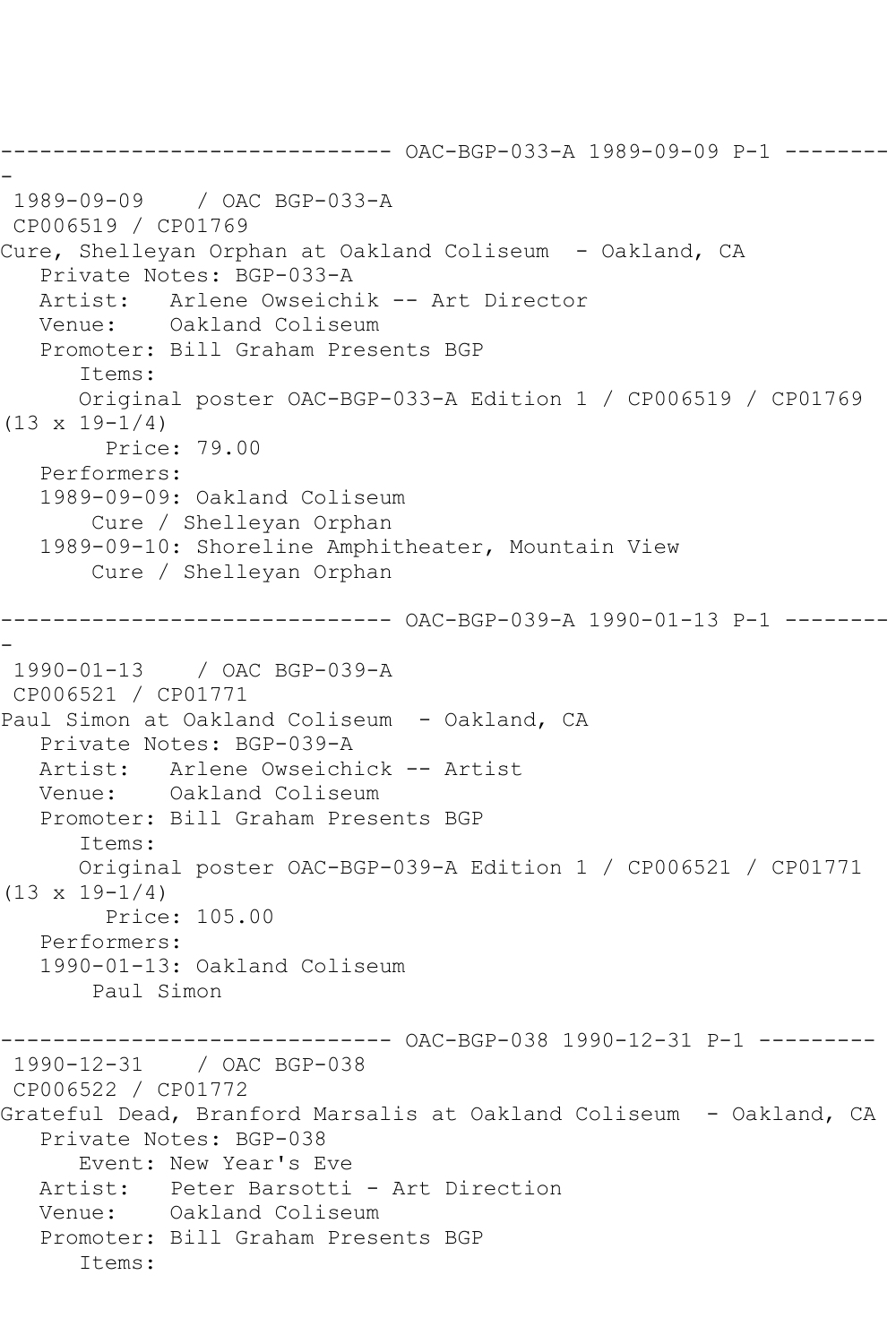Original poster OAC-BGP-038 Edition 1 / CP006522 / CP01772 (13  $x 19 - 1/4$  Price: 105.00 Ticket OAC-BGP-038 Edition 1 / CP070096 Performers: 1990-12-31: Oakland Coliseum Grateful Dead / Branford Marsalis / Rebirth Brass Band ------------------------------ ARC-BGP-053 1991-01-30 P-1 --------- 1991-01-30 / ARC BGP-053 CP005614 / CP00863 Dire Straits at Arco Arena - Sacramento, CA Notes: 3-color offset Private Notes: BGP-053 Artist: Gary Grimshaw Venue: Arco Arena Promoter: Bill Graham Presents BGP Items: Original poster ARC-BGP-053 Edition 1 / CP005614 / CP00863 (13 x 19) Price: 53.00 Performers: 1991-01-30: Arco Arena Dire Straits 1991-01-31: Lawlor Events Center, Reno 1991-02-01 1991-02-02: Oakland Coliseum 1991-02-04: Selland Arena ------------------------------ BLA-BGP-039 1991-02-10 P-1 --------- 1991-02-10 / BLA BGP-039 CP006523 / CP01773 New Kids On the Block at Blaisdell Arena - Honolulu, HI Private Notes: BGP-039 Artist: Heirographics (Arlene Owseichik) - Art Director Venue: Blaisdell Arena Promoter: Bill Graham Presents BGP Items: Original poster BLA-BGP-039 Edition 1 / CP006523 / CP01773 (13  $x 19 - 1/4$  Price: 79.00 Performers: 1991-02-10: Blaisdell Arena New Kids On the Block / Selland Arena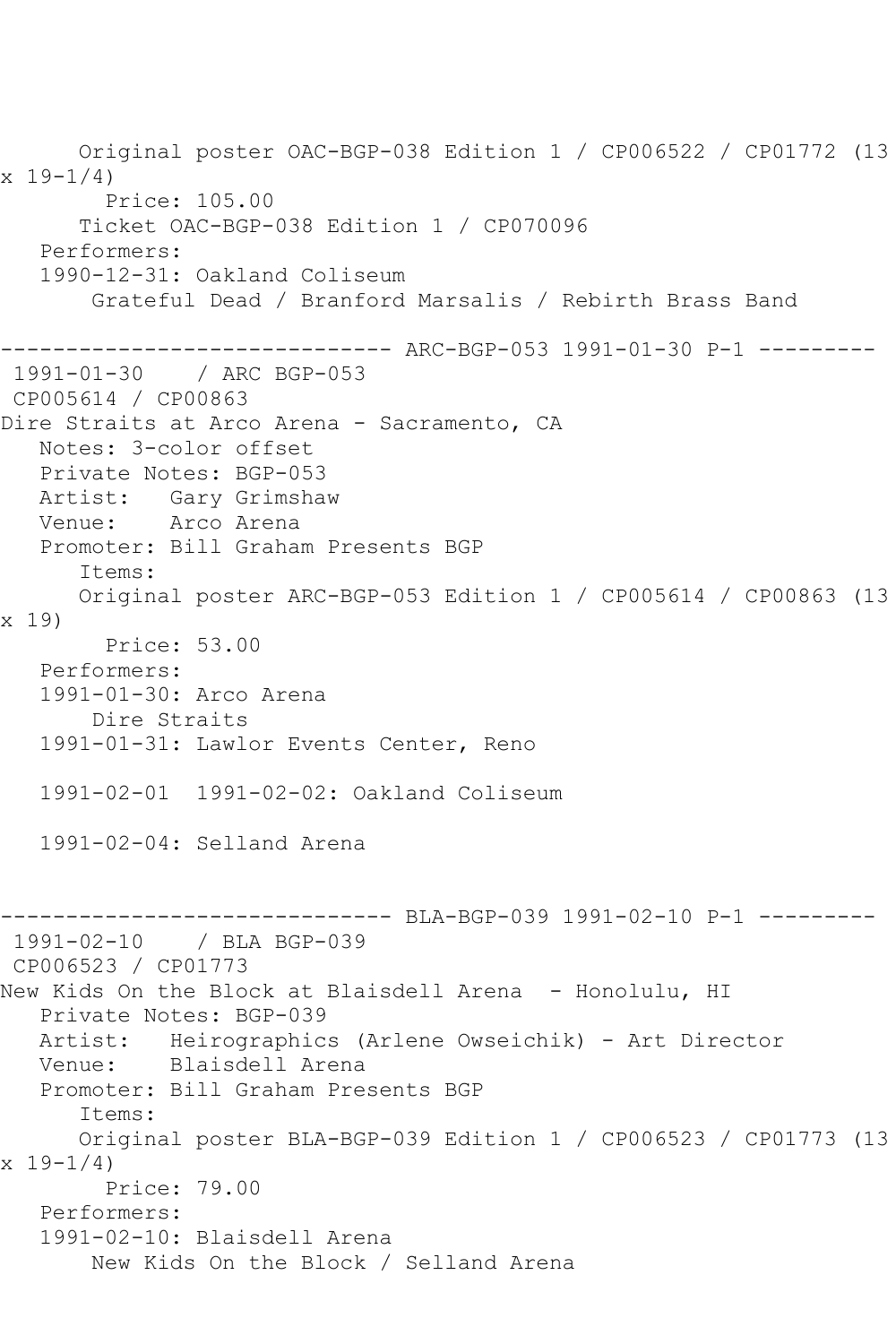1991-02-13: Tacoma Dome 1991-02-19: Cow Palace, S.F. 1991-02-20: Cow Palace, S.F. 1991-02-22: Lawlor Events Center, Reno 1991-02-23 1991-02-24: Oakland Coliseum 1991-02-25: Arco Arena ------------------------------ OAC 1991-11-24 P-1 --------- 1991-11-24 / OAC CP015165 / ME0312 Tom Petty and the Heartbreakers, Chris Whitley at Oakland Coliseum Venue: Oakland Coliseum Promoter: Bill Graham Presents Items: Original poster OAC Edition 1 / CP015165 / ME0312 Performers: 1991-11-24: Oakland Coliseum Tom Petty / Chris Whitley ------------------------------ OAC-BGP-050 1991-12-31 P-1 --------- 1991-12-31 / OAC BGP-050 CP006530 / CP01780 Grateful Dead, Bela Fleck at Oakland Coliseum - Oakland, CA Private Notes: BGP-050 Event: Cheers Artist: Peter Barsotti - Art Direction Venue: Oakland Coliseum Promoter: Bill Graham Presents BGP Items: Original poster OAC-BGP-050 Edition 1 / CP006530 / CP01780 (13  $x 19 - 1/4$  Price: 184.00 Performers: 1991-12-31: Oakland Coliseum Grateful Dead / Bela Fleck / Babatunde Olatunju / Flecktones ------------------------------ 1991-12-31 P --------- 1991-12-31 / CP052305 / CP052305 Grateful Dead at Oakland Coliseum Arena Artist: Randy Tuten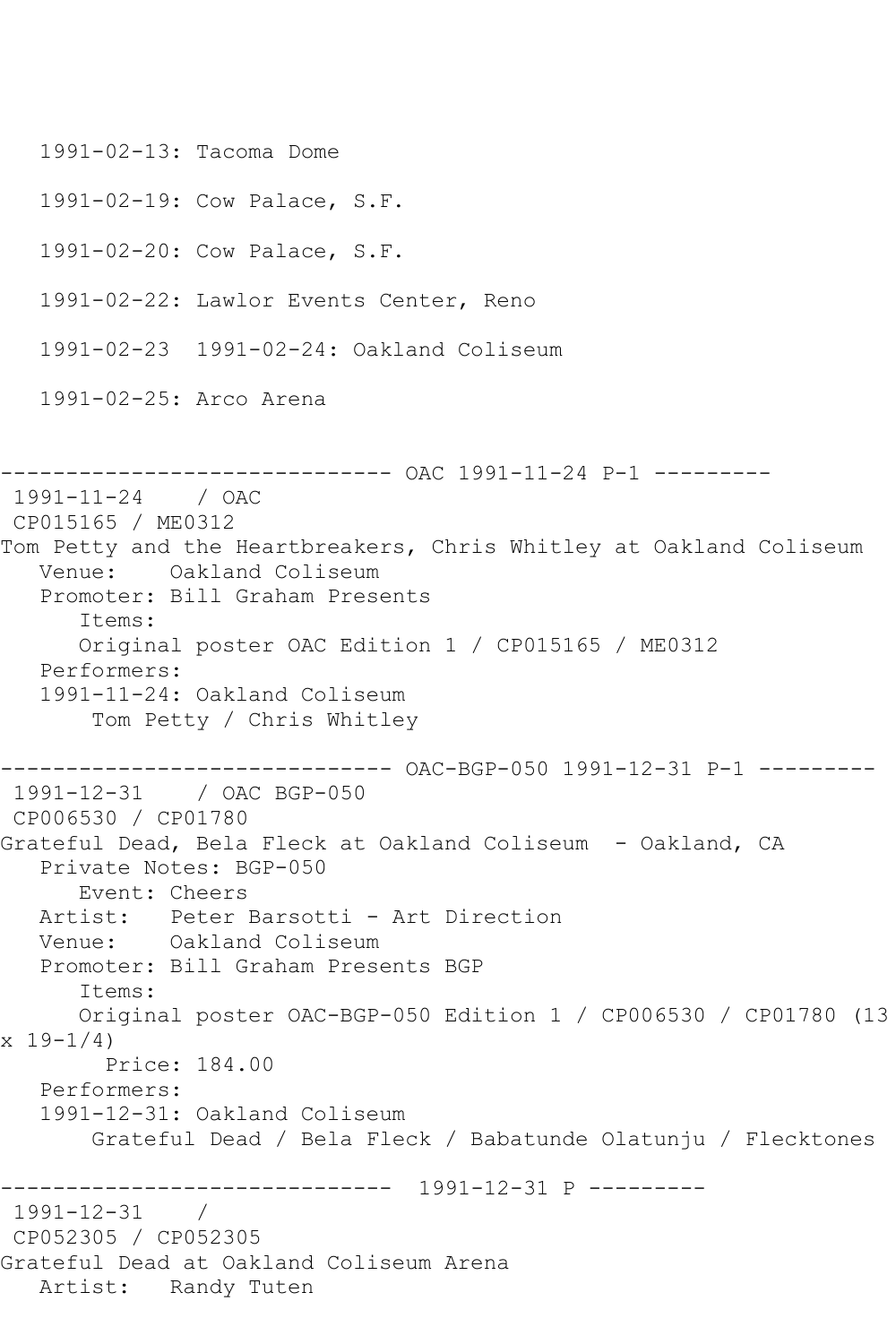```
 Venue: Oakland Coliseum Arena
      Items:
      Original poster / CP052305 / CP052305
   Performers:
   1991-12-31: Oakland Coliseum Arena
       Grateful Dead
------------------------------ 1992-12-18 P ---------
1992-12-18 / 
CP061091 / CP061091
Kiss, Great White at Oakland Coliseum [Oakland, CA]
      Benefit: Revenge Tour
   Venue: Oakland Coliseum
   Promoter: Bill Graham Presents
      Items:
      Original poster / CP061091 / CP061091 (5-1/2 x 17)
   Performers:
   1992-12-18: Oakland Coliseum
       Kiss / Great White / Trixter
------------------------------ OAC-BGP-072 1993-02-23 P-1 ---------
1993-02-23 / OAC BGP-072
CP006547 / CP01797
Grateful Dead, Ornette Coleman at Oakland Coliseum - Oakland, CA
   Private Notes: BGP-072
   Artist: Harry Rossit
   Venue: Oakland Coliseum
   Promoter: Bill Graham Presents BGP
      Items:
      Original poster OAC-BGP-072 Edition 1 / CP006547 / CP01797 (13 
x 19-1/2)
        Price: 158.00
   Performers:
   1993-02-23: Oakland Coliseum
       Grateful Dead / Ornette Coleman / Mardi Gras / Prime Time
------------------------------ OAC-BGP-085 1993-12-31 P-1 ---------
1993-12-31 / OAC BGP-085
CP006560 / CP01810
Grateful Dead at Oakland Coliseum - Oakland, CA
   Private Notes: BGP-085
      Event: Let's Go To Hawaii Instead!
   Artist: Randy Chavez
   Venue: Oakland Coliseum
   Promoter: Bill Graham Presents BGP
      Items:
```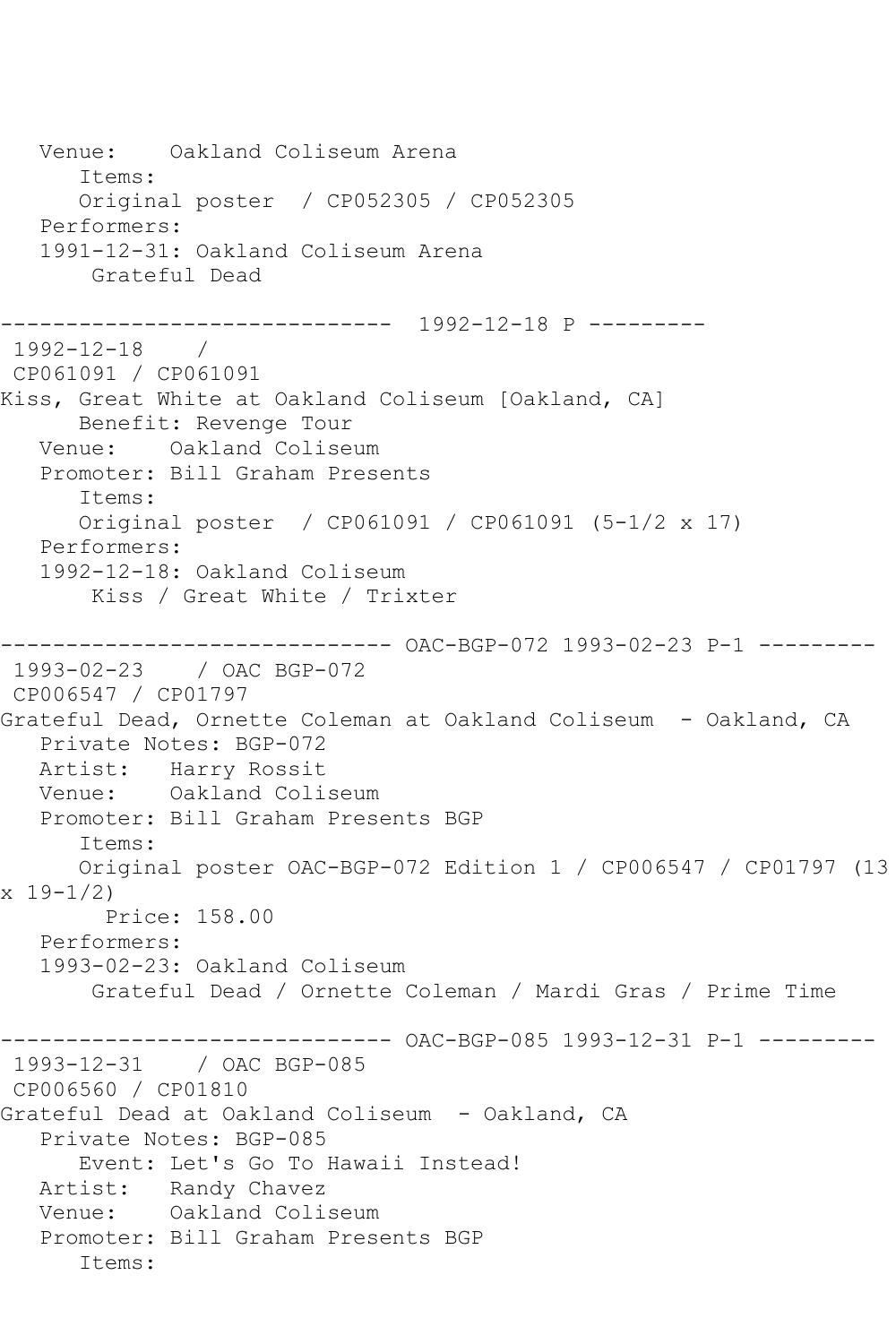Original poster OAC-BGP-085 Edition 1 / CP006560 / CP01810 (13  $x 19 - 1/4$  Price: 210.00 Performers: 1993-12-31: Oakland Coliseum Grateful Dead ------------------------------ OAC-BGP-090 1993-12-31 P-1 --------- 1993-12-31 / OAC BGP-090 CP006565 / CP01815 Nirvana, Butthole Surfers at Oakland Coliseum - Oakland, CA Private Notes: BGP-090 Artist: Harry Rossit Venue: Oakland Coliseum Promoter: Bill Graham Presents BGP Items: Original poster OAC-BGP-090 Edition 1 / CP006565 / CP01815 (13 x 19-1/4) Price: 210.00 Performers: 1993-12-31: Oakland Coliseum Nirvana / Butthole Surfers / Chokebore / Mc Bobcat Goldthwait ------------------------------ OAC-BGP-092 1994-04-20 P-1 --------- 1994-04-20 / OAC BGP-092 CP006567 / CP01817 Pink Floyd at Oakland Coliseum - Oakland, CA Private Notes: BGP-092 Event: Redefining the Stadium Spectacular Artist: Rex Ray Venue: Oakland Coliseum Promoter: Bill Graham Presents BGP Items: Original poster OAC-BGP-092 Edition 1 / CP006567 / CP01817 (13 x 19-1/4) Price: 105.00 Performers: 1994-04-20 1994-04-22: Oakland Coliseum Pink Floyd ------- SELA-BGP-102 1994-11-17 P-1 ---------1994-11-17 / SELA BGP-102 CP006574 / CP01824 Reba MacIntyre, John Michael Montgomery at Selland Arena - Oakland, CA Private Notes: BGP-102 Artist: D. Bread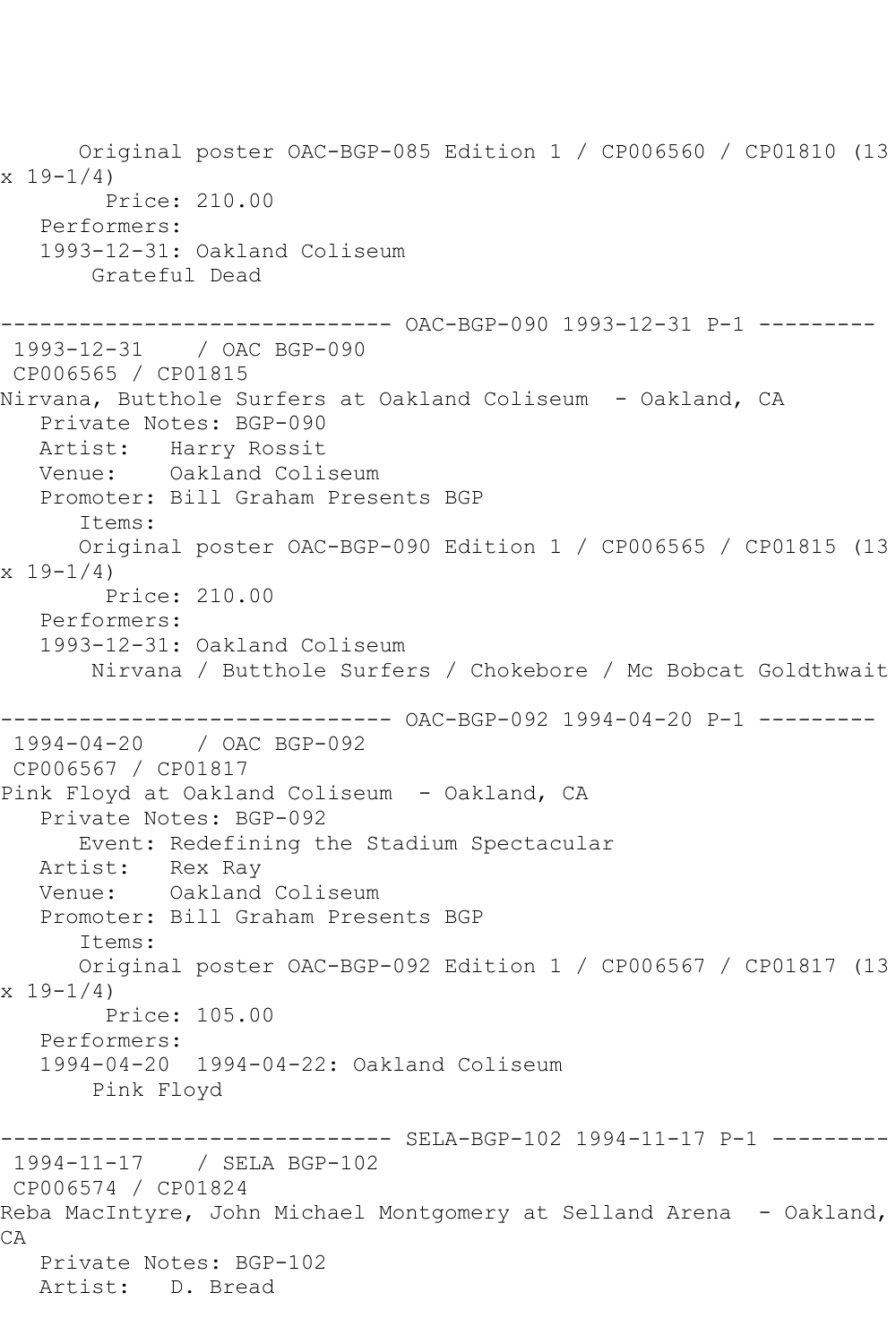Venue: Selland Arena Promoter: Bill Graham Presents BGP Items: Original poster SELA-BGP-102 Edition 1 / CP006574 / CP01824 (10-1/8 x 19) Price: 105.00 Performers: 1994-11-17: Selland Arena Reba MacIntyre / John Michael Montgomery / John Berry 1994-11-18: Oakland Coliseum Reba MacIntyre / John Michael Montgomery / John Berry 1994-11-19: Arco Arena Oakland Coliseum Reba MacIntyre / John Michael Montgomery / John Berry 1994-11-20: Lawlor Events Center, Reno Reba MacIntyre / John Michael Montgomery / John Berry 1994-11-23: San Jos Arena Reba MacIntyre / John Michael Montgomery / John Berry ------------------------------ OAC-BGP-105 1994-12-31 P-1 --------- 1994-12-31 / OAC BGP-105 CP006577 / CP01827 Santana, Al Green at Oakland Coliseum Private Notes: BGP-105 Artist: Michael Rios<br>Venue: Oakland Coli Oakland Coliseum Promoter: Bill Graham Presents BGP Items: Original poster OAC-BGP-105 Edition 1 / CP006577 / CP01827 (13  $x 19-1/4$  Price: 52.00 Performers: 1994-12-31: Oakland Coliseum Carlos Santana / Al Green / Buddy Guy / Linda Tillery / DJ Doug Wendt ------------------------------ OAC-BGP-108 1994-12-31 P-1 --------- 1994-12-31 / OAC BGP-108 CP006580 / CP01830 Grateful Dead, Murray at Oakland Coliseum - Oakland, CA Private Notes: BGP-108 Artist: Su Suttle (aka Susan Taggart) Venue: Oakland Coliseum Promoter: Bill Graham Presents BGP Items: Original poster OAC-BGP-108 Edition 1 / CP006580 / CP01830 (13 x 19-1/4)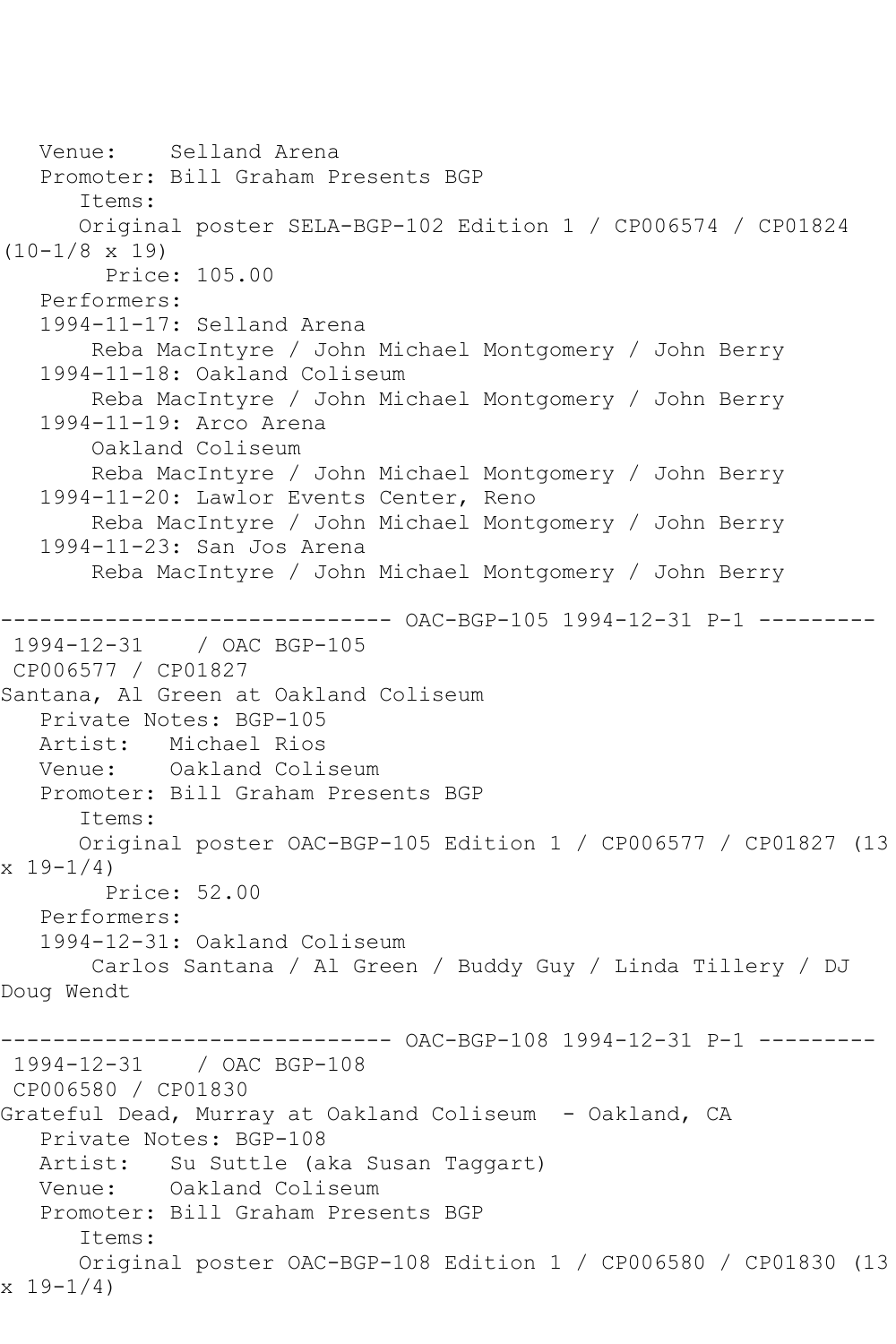```
 Price: 53.00
   Performers:
   1994-12-31: Oakland Coliseum
       Grateful Dead / Murray / David and Octofunk
         ------------------------------ MARD-PCL-043 1995-02-24 P-1 ---------
1995-02-24 / MARD PCL-043
CP005616 / CP00865
Mardi Gras: Grateful Dead at Oakland Coliseum
   Private Notes: *
      Event: Mardi Gras
   Artist: Troy Alders
   Venue: Oakland Coliseum
   Promoter: Art Rock PCL Series
      Items:
      Original poster MARD-PCL-043 / CP009208 / CP06376
      Original poster MARD-PCL-043 Edition 1 / CP005616 / CP00865
        Price: 100.00
   Performers:
   1995-02-24: Oakland Coliseum
       Set: PCL
       Grateful Dead
------------------------------ 1995-02-24 P ---------
1995-02-24 / 
CP060716 / CP060716
Grateful Dead at Oakland Coliseum Arena
      Benefit: Mardi Gras
   Artist: Troy Alders
   Venue: Oakland Coliseum Arena
      Items:
      Original poster / CP060716 / CP060716 (11 x 17)
   Performers:
   1995-02-24 1995-02-26: Oakland Coliseum Arena
       Grateful Dead
------------------------------ TAMA-BGP-109-O 1995-03-31 P-1 -------
--
1995-03-31 / TAMA BGP-109-O
CP005847 / CP01096
Van Halen, Collective Soul at Thomas and Mack Arena, Las Vegas -
Las Vegas, NV
   Notes: Cancelled show
Oversize
   Private Notes: BGP-109-O
   Artist: Phoebe Gloeckner
```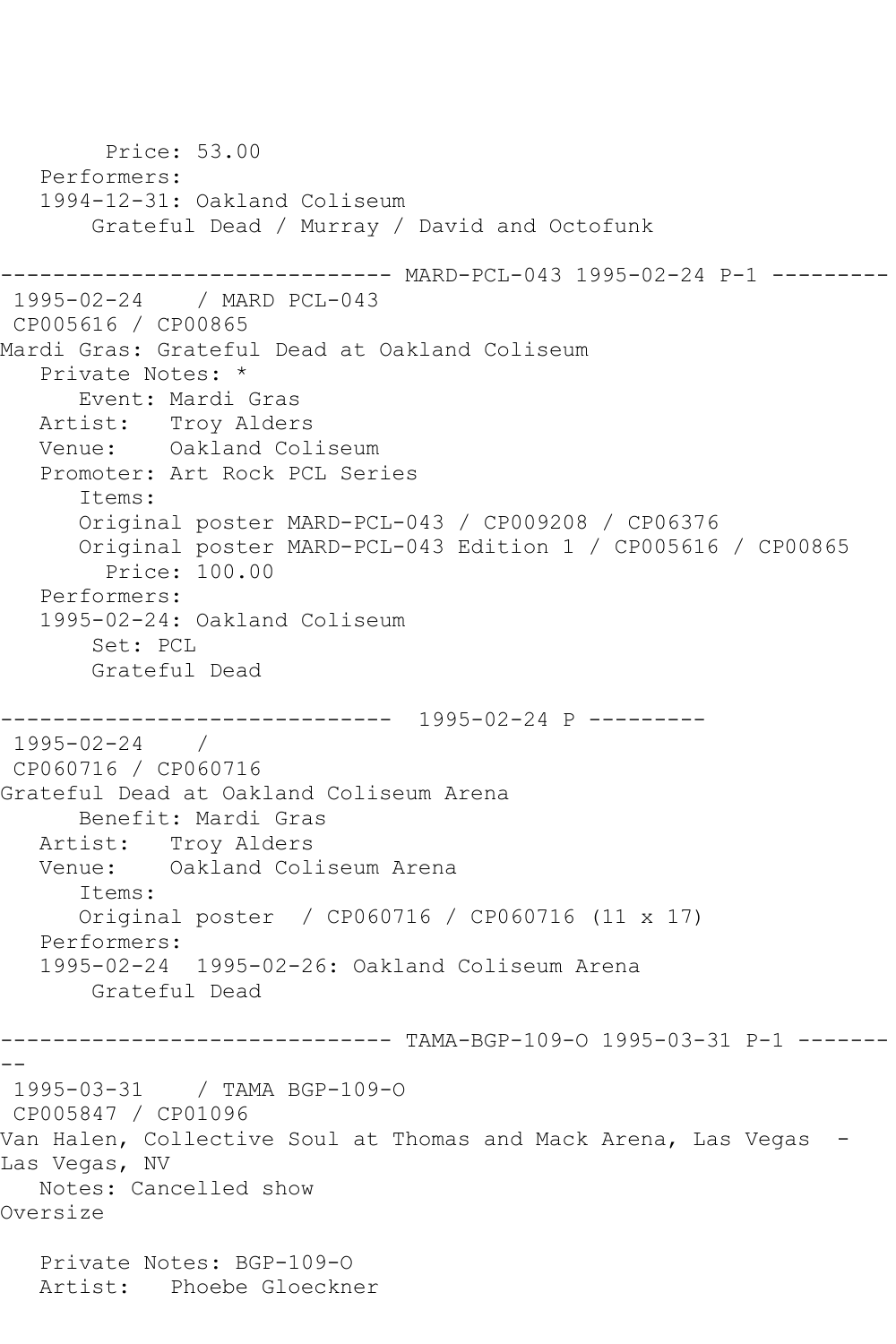Venue: Thomas and Mack Arena, Las Vegas Promoter: Bill Graham Presents BGP Items: Original poster TAMA-BGP-109-O Edition 1 / CP005847 / CP01096 (18 x 24) Price: 79.00 Performers: 1995-03-31: Thomas and Mack Arena, Las Vegas Van Halen / Collective Soul 1995-04-07: Oakland Coliseum 1995-04-08: San Jose Arena, San Jose 1995-04-09: Arco Arena ------------------------------ OAC-BGP-137 1995-12-31 P-1 --------- 1995-12-31 / OAC BGP-137 CP006597 / CP01847 Primus, Tool at Oakland Coliseum - Oakland, CA Private Notes: BGP-137 Artist: Rex Ray Venue: Oakland Coliseum Promoter: Bill Graham Presents BGP Items: Original poster OAC-BGP-137 Edition 1 / CP006597 / CP01847 (13  $x 19 - 1/4$  Price: 79.00 Performers: 1995-12-31: Oakland Coliseum Primus / Tool / Everclear ------------------------------ PRG-BGP-201 1998-08-02 P-1 --------- 1998-08-02 / PRG BGP-201 CP006487 / CP01737 Beastie Boys, A Tribe Called Quest at Portland Rose Garden, More - Portland, OR Private Notes: BGP-201 Artist: Emek<br>Venue: Portl Portland Rose Garden Promoter: Bill Graham Presents BGP Items: Original poster PRG-BGP-201 Edition 1 / CP006487 / CP01737 (13  $x 19 - 1/4$  Price: 105.00 Performers: 1998-08-02: Portland Rose Garden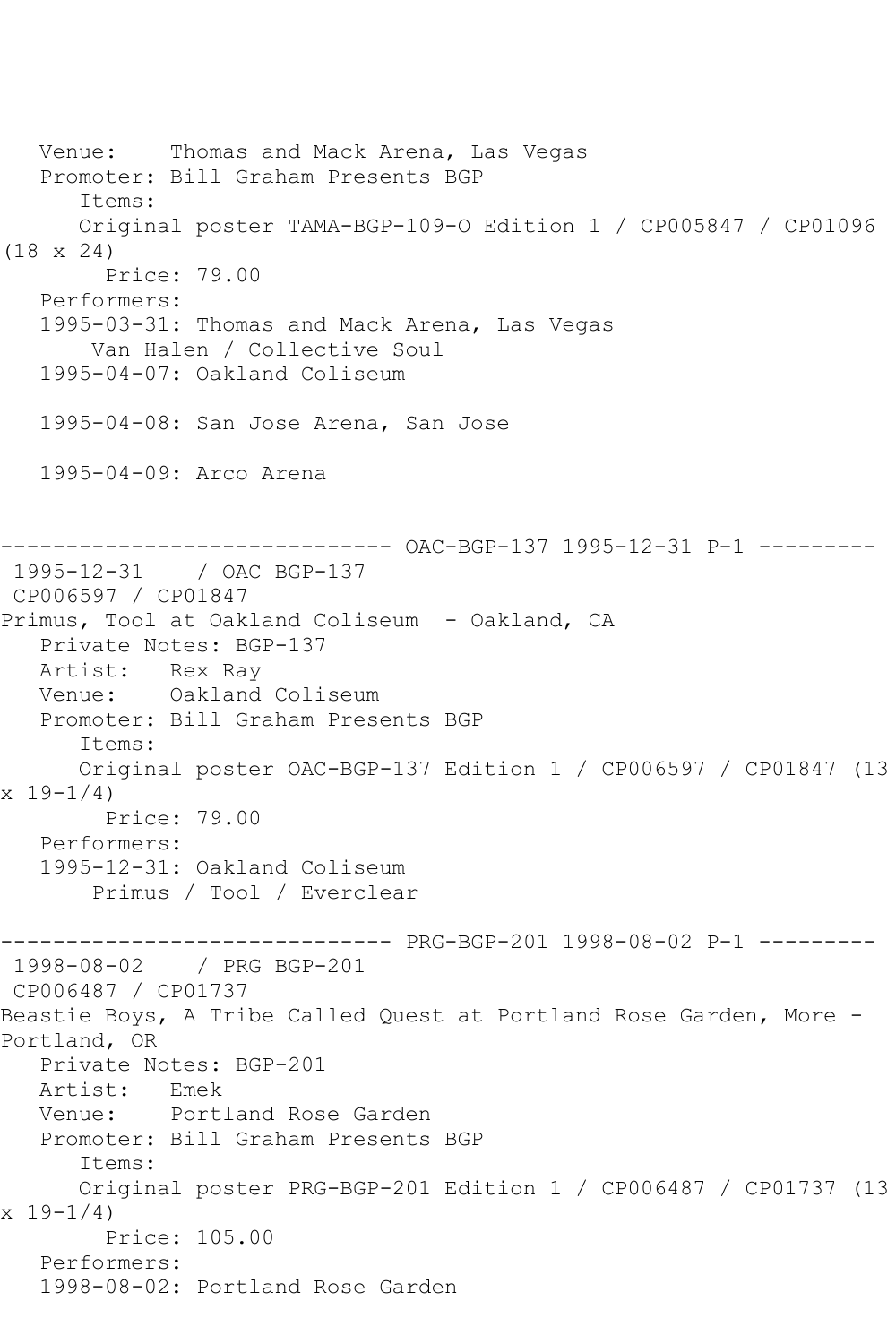```
 Beastie Boys / Tribe Called Quest / Money Mark
   1998-09-13 1998-09-14: Oakland Coliseum
        Invisible Skratch Piklz / Money Mark
------------------------------ OAC 19zz-02-27 P-1 ---------
19zz-02-27 / OAC 
CP015186 / ME0333
Pretenders, Iggy Pop at Oakland Coliseum - Oakland, CA
   Venue: Oakland Coliseum
   Promoter: Bill Graham Presents
       Items:
      Original poster OAC Edition 1 / CP015186 / ME0333
   Performers:
   19zz-02-27: Oakland Coliseum
        Pretenders / Iggy Pop
------------------------------ OAC 19zz-07-14 P-1 ---------
19zz-07-14 / OAC 
CP015205 / ME0352
Crosby, Stills at Oakland Coliseum - Oakland, CA
   Venue: Oakland Coliseum
   Promoter: Bill Graham Presents
       Items:
      Original poster OAC Edition 1 / CP015205 / ME0352
   Performers:
   19zz-07-14: Oakland Coliseum
       Crosby / Stills / Nash / Young Band / Joe Walsh / Jesse Colin 
Young
------------------------------ OAC 19zz-08-12 P-1 ---------
19zz-08-12 / OAC 
CP006487 / CP01737
Tribe Called Quest, Money Mark at Oakland Coliseum - Oakland, CA
  Private Notes: BGP???<br>Artist: Fmek
   Artist: Emek
   Venue: Oakland Coliseum
       Items:
      Original poster OAC Edition 1 / CP006487 / CP01737
       OAC / CP012874 / EM007
   Performers:
   19zz-08-12 19zz-08-14: Oakland Coliseum
        Oakland Coliseum
   19zz-08-02 Sun: Portland Rose Garden
   19zz-08-02 Sun: Portland Rose Garden
```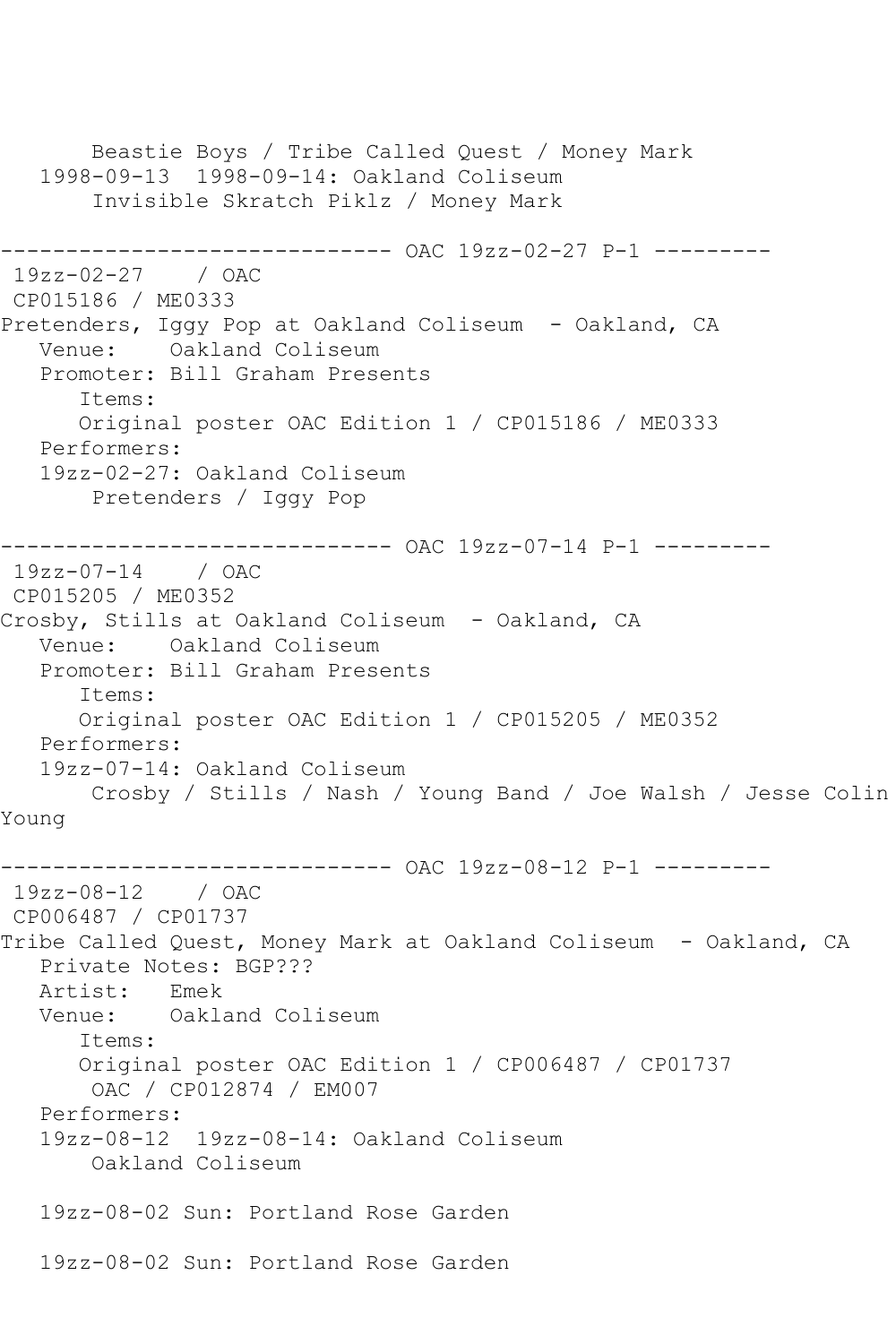Tribe Called Quest / Tribe Called Quest / Money Mark / Money Mark 19zz-08-02 Sun: Portland Rose Garden 19zz-08-02 Sun: Portland Rose Garden Beastie Boys / Beastie Boys / Invisible Skratch Piklz / Invisible Skratch Piklz / Beastie Boys / Beastie Boys / Money Mark / Money Mark ------------------------------ OAC 19zz-10-09 P-1 --------- 19zz-10-09 / OAC CP002829 / 2792 Who, Grateful Dead at Oakland Coliseum - Oakland, CA Event: Days on the Gree #8 and #9 Artist: Randy Tuten Venue: Oakland Coliseum Promoter: Bill Graham Presents Items: Original poster OAC / CP031272 / NM11222 (14-3/4 x 17-1/2) Original poster OAC / CP015083 / ME0230 (14-3/4 x 17-1/2) Original poster / CP060528 (14-3/4 x 17-1/2) Original poster (Original artwork) OAC Edition 1 / CP002829 / 2792 (14-3/4 x 17-1/2) Performers: 19zz-10-09 19zz-10-10: Oakland Coliseum Who / Grateful Dead ------------- OAC 19zz-12-27 P-1 ---------19zz-12-27 / OAC CP010333 / CS05910 Grateful Dead at Oakland Coliseum - Oakland, CA Artist: Gary Grimshaw Venue: Oakland Coliseum Items: Original poster (Original artwork) OAC Edition 1 / CP010333 / CS05910 (11 x 17) Performers: 19zz-12-27 19zz-12-31: Oakland Coliseum Grateful Dead ----------- OAC 19zz-12-31 P-1 ----------19zz-12-31 / OAC CP015187 / ME0334 Santana, Al Green at Oakland Coliseum Venue: Oakland Coliseum Promoter: Bill Graham Presents Items: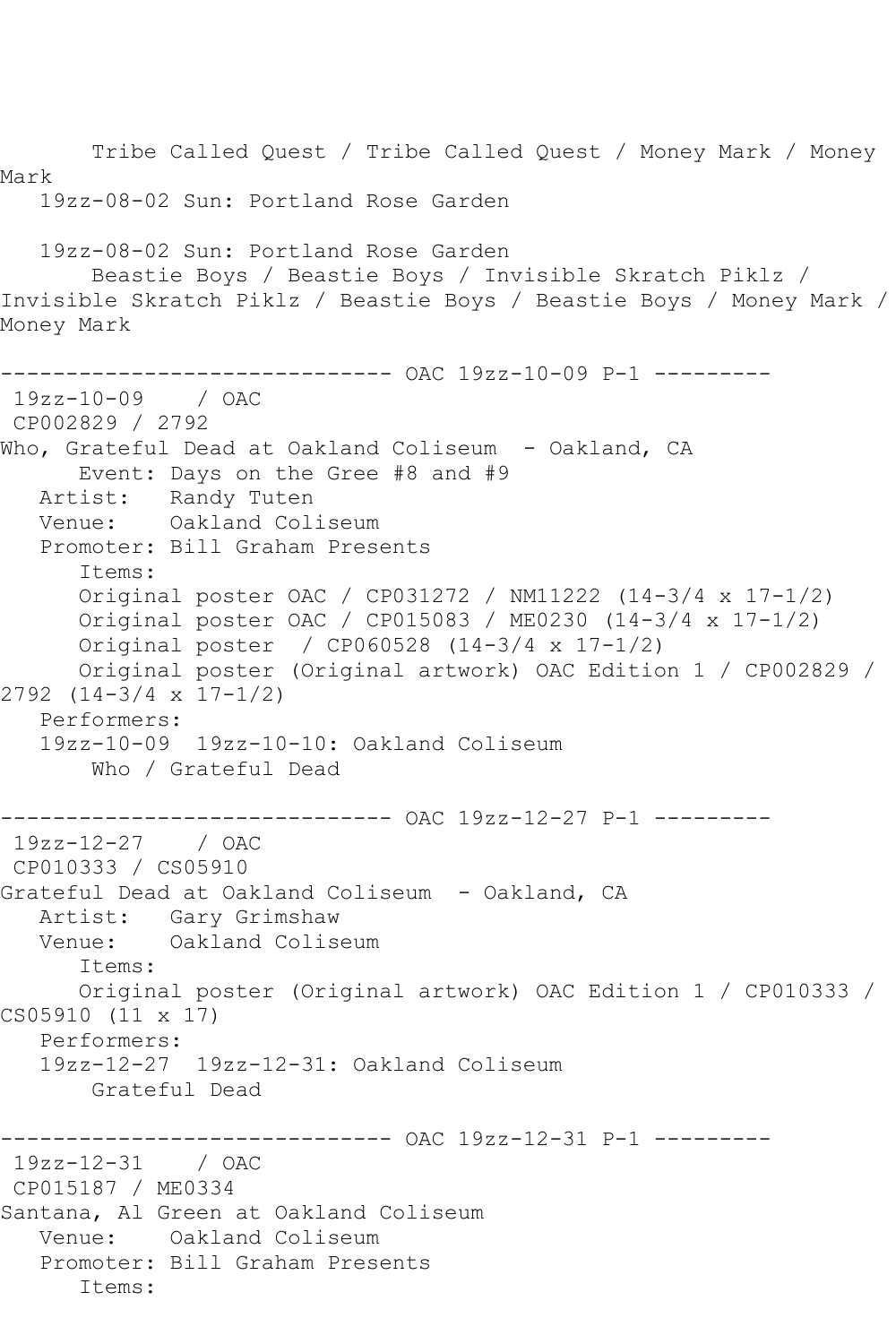Original poster OAC Edition 1 / CP015187 / ME0334 Performers: 19zz-12-31: Oakland Coliseum Carlos Santana / Al Green / Buddy Guy / Cultural Heritage Choir / Linda Tillery ------------------------------ OAC-BGP-251 2000-12-31 P --------- 2000-12-31 / OAC BGP-251 CP008902 / CP04146 George Clinton, The Other Ones at Oakland Coliseum Private Notes: BGP-251 Artist: Frank Wiedemann Venue: Oakland Coliseum Promoter: Bill Graham Presents BGP Items: Original poster OAC-BGP-251 / CP008902 / CP04146 (13 x 19-1/4) Price: 41.00 Performers: 2000-12-31: Oakland Coliseum George Clinton / Other Ones \_\_\_\_\_\_\_\_\_\_\_\_\_\_\_ ----------- OAC-OA xxxx P-1 --------xxxx / OAC OA CP022102 / XQ127 Grateful Dead at Oakland Coliseum - Oakland, CA Artist: Gary Grimshaw Venue: Oakland Coliseum Items: Original poster OAC-OA Edition 1 / CP022102 / XQ127 Performers: xxxx: Oakland Coliseum Grateful Dead ------------------------------ OAC-OA xxxx P-1 ---------  $XXXX$ CP022101 / XQ126 Grateful Dead at Oakland Coliseum - Oakland, CA Artist: Gary Grimshaw Venue: Oakland Coliseum Items: Original poster OAC-OA Edition 1 / CP022101 / XQ126 Performers: xxxx: Oakland Coliseum Grateful Dead ------------------------------ OAC-OA xxxx P-1 -------- xxxx / OAC OA